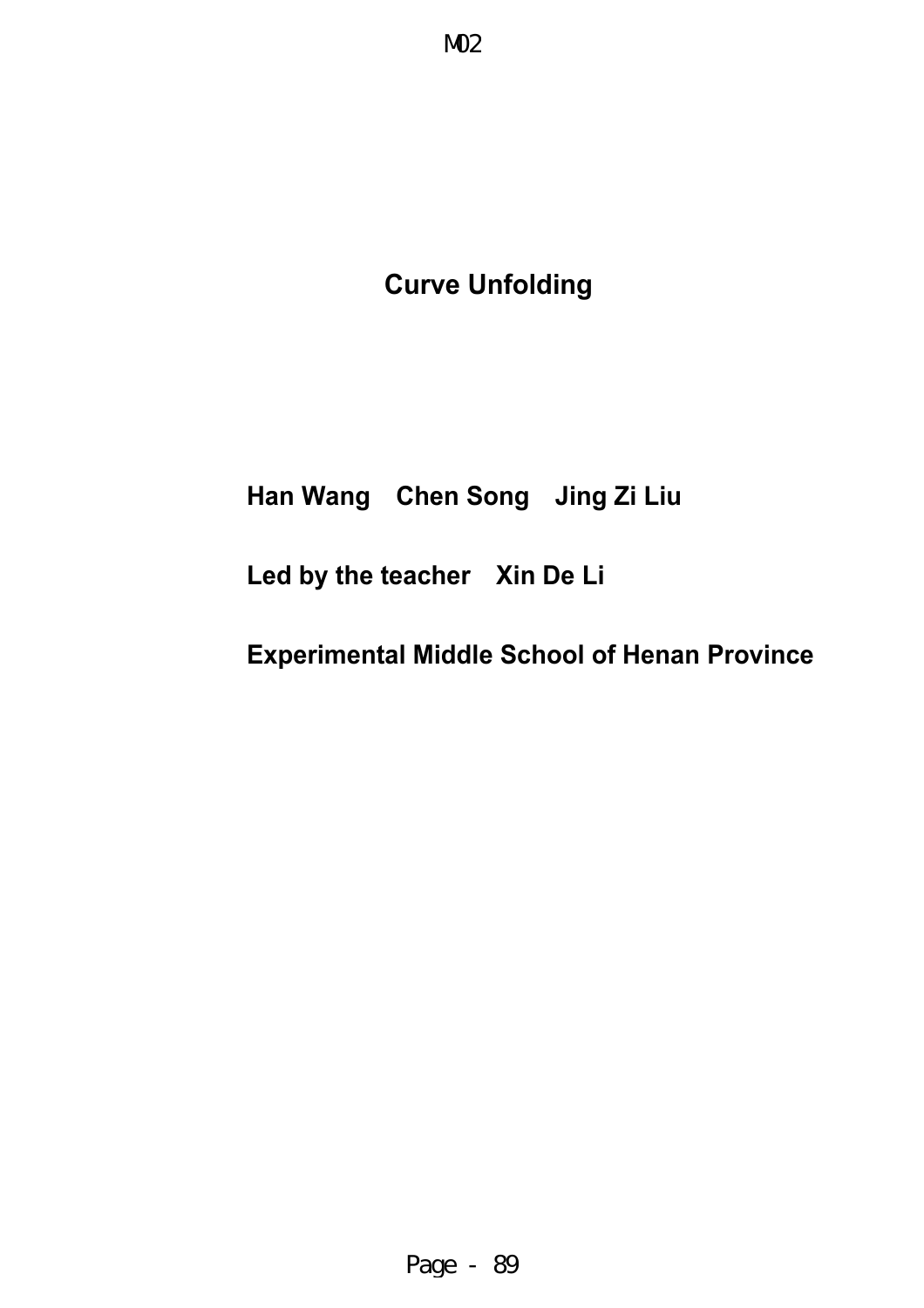## Curve Unfolding

#### **Abstract**

In the paper, we introduce some new geometric concepts and methds and try to prove an open problem in classical geometry.

**Key Words:** Y-form , convex polygon, Mathematical induction

1 Introduction

 Mikhael Gromov [1] proposed the following open problem in classical geometry(see also [2] and [3]): for any Jordan curve, is there a movement such that the distance of any two points on the Jordan curve does not decrease and the length of curve does not change at any time? Moreover, the Jordan cuve becomes a convex Jordan curve eventually. In the paper, we introduce some new geometric concepts and use knowledge with our high school students and try to prove this open problem in classical geometry.

 The paper is organized as follows. In section 2, we prove the open problem on polygon. We prove the open problem on Jordan cuve in section 3.

2 The Conjecture on Polygon

In this section, we will prove the conjecture on polygon.

A reflex angle means the angle is larger than  $180^\circ$ . Inferior angle means the angle is smaller than  $180^{\circ}$ . Notice there is no straight angle in polygon.

For convenance, each angle degree is less than 1800, but keep calling reflex angle 'reflex' and inferior angle 'inferior'.

We call a polygon '**Y-form**' if the polygon have only 3inferior interior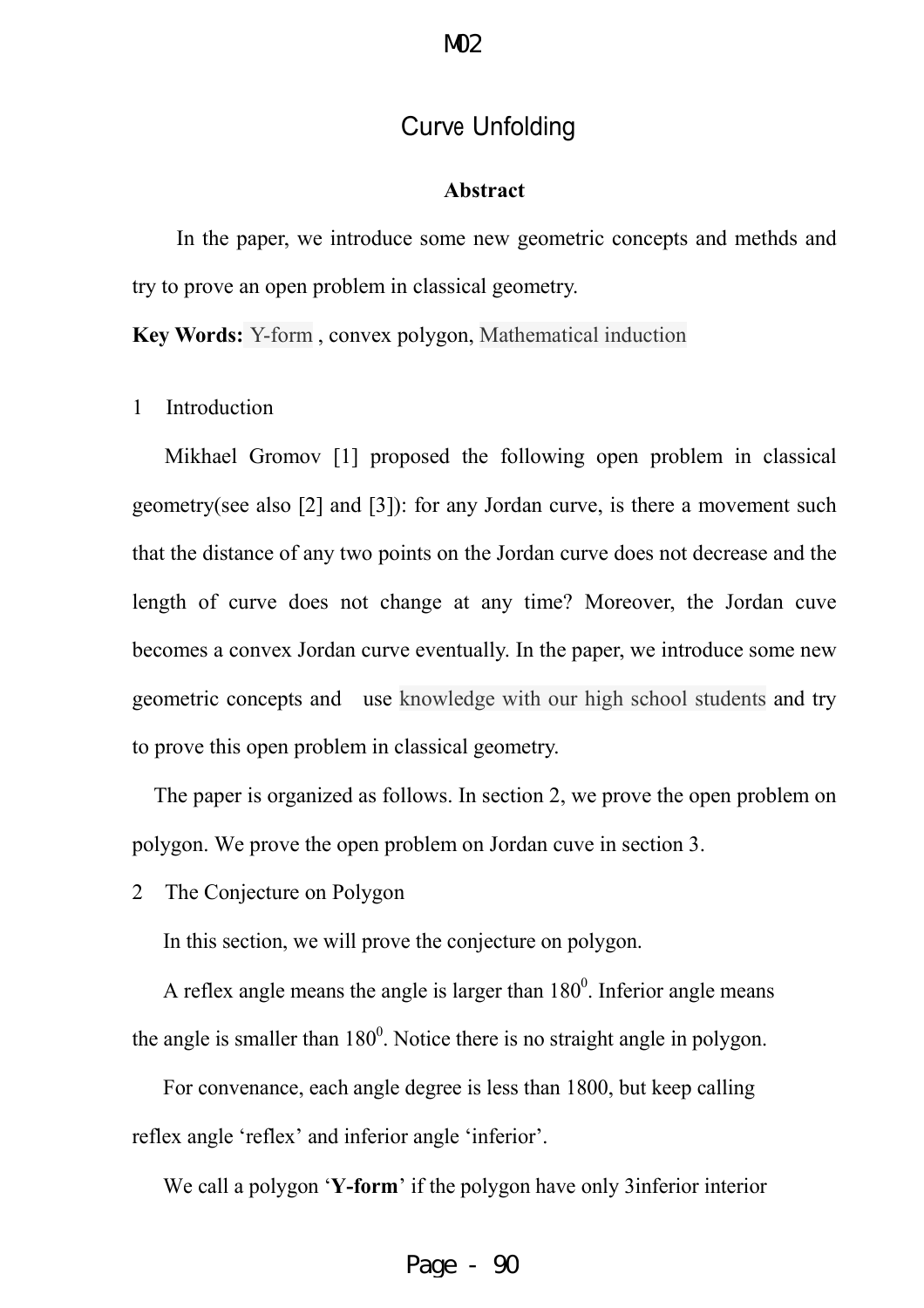angle, espectially triangle if Y-form.

We call a movement 'articulated' if the movement only change the angle of polygon.

We call a vertex is '**good**' if the vertex contain a reflex angle.



**Lemma 2.1** *When 'Y-form' is moving articulated,each inferior angle* 

*would not decrease if each reflex angle do not decrease.*

**Proof**. Let's begin with the the simplest quadrilateral 'Y-form'



without loss of generality we suggest  $S_{ADB} > 0$ , then

$$
AD^{2} + DC^{2} - AD \times DC \times \cos D = AB^{2} + BC^{2} - AB \times BC \times \cos B
$$
  
\n
$$
\Rightarrow \frac{d \cos B}{d \cos D} = \frac{AD \times DC}{AB \times BC}
$$
  
\n
$$
\Rightarrow \frac{S_{ADC}}{S_{ABC}} = \frac{AD \times DC \times \sin D}{AB \times BC \times \sin B} = \frac{\sin D}{\sin B} \times \frac{d \cos B}{d \cos D} = \frac{\sin D}{\sin B} \times \frac{-\sin B \times d \angle B}{-\sin D \times d \angle D} = \frac{d \angle B}{d \angle D}
$$
\n(2.1)

Similarly, we have

$$
\frac{S_{DCB}}{S_{DAB}} = \frac{d\angle A}{d\angle C}
$$
 (2.2)

And obviously we have

$$
d\angle D = d\angle A + d\angle B + d\angle C \Rightarrow \frac{d\angle A}{d\angle D} + \frac{d\angle B}{d\angle D} + \frac{d\angle C}{d\angle D} = 1
$$
 (2.3)

(2.1), (2.2) and (2.3) yield

### M02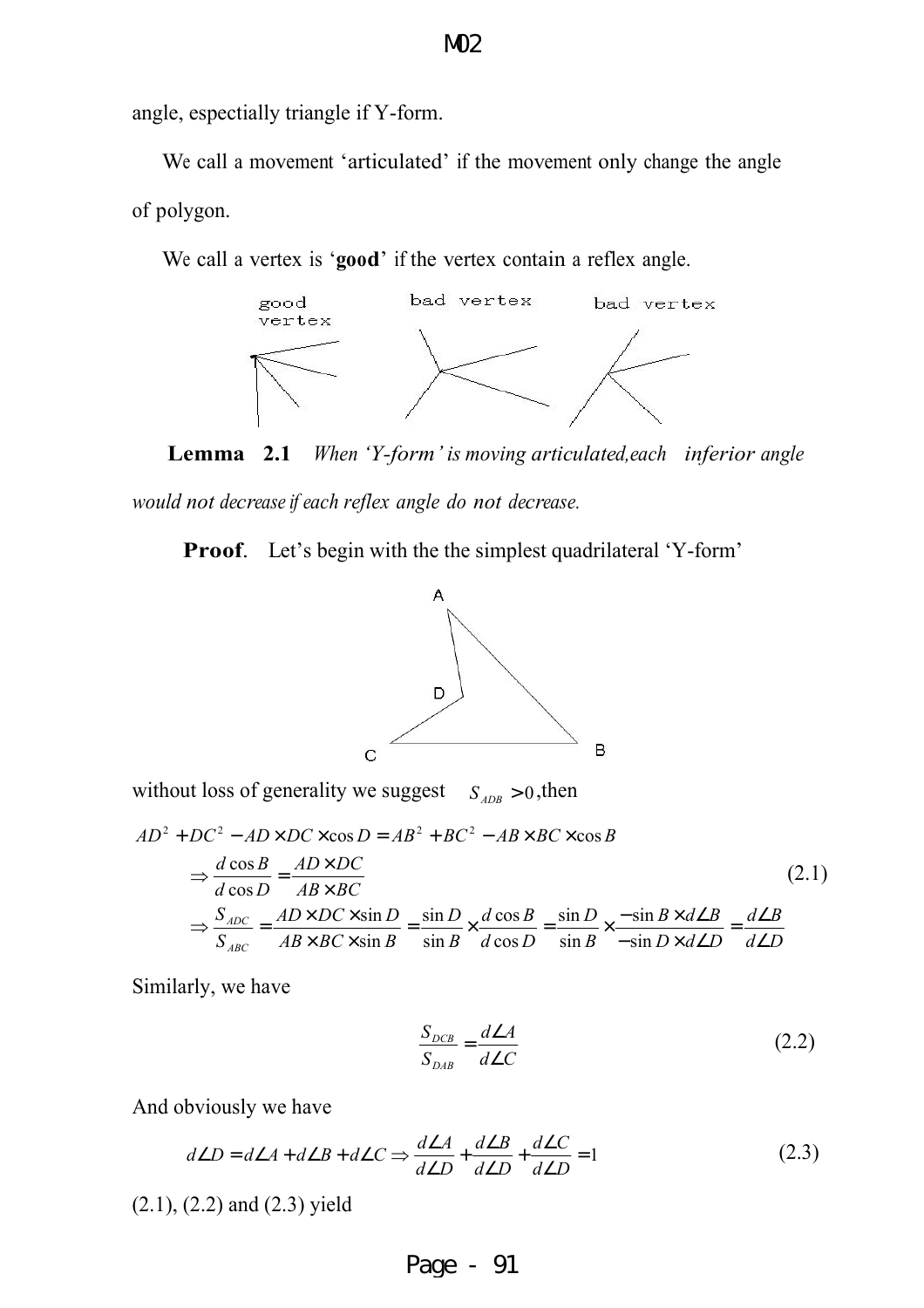$$
\frac{d\angle A}{d\angle D} = \frac{S_{BDC}}{S_{ABC}} \ge 0, \quad \frac{d\angle B}{d\angle D} = \frac{S_{ADC}}{S_{ABC}} \ge 0, \quad \frac{d\angle C}{d\angle D} = \frac{S_{ADB}}{S_{ABC}} \ge 0
$$
  

$$
0 \le \frac{d\angle A}{d\angle D} < 1, \quad 0 \le \frac{d\angle B}{d\angle D} < 1, \quad 0 \le \frac{d\angle C}{d\angle D} < 1
$$
  
When the polygon is common 'Y-form' like: (2.4)



because of degrees of 3 inferior angles can totally depend on degrees of reflex angles,so we can write a function like:

$$
\angle A = f(\angle B, \angle D, \angle E, \angle G) \tag{2.5}
$$

from the proof of quadrilateral 'Y-form', we have

$$
\frac{\partial \angle A}{\partial \angle B} = \frac{S_{CBF}}{S_{CAF}}, \quad \frac{\partial \angle A}{\partial \angle D} = \frac{S_{CDF}}{S_{CAF}}, \quad \frac{\partial \angle A}{\partial \angle E} = \frac{S_{CEF}}{S_{CAF}}, \quad \frac{\partial \angle A}{\partial \angle G} = \frac{S_{CGF}}{S_{CAF}}
$$
(2.6)

This proved lemma 2.1

**Lemma** 2.2 *Give X, Y, A, B as 2D vector in*  $R^2$ , *and*  $A \neq B$ ,  $X \neq 0$ ,  $Y \neq 0$ ,  $X \neq kY$ (*k* ∈R) *and suffice*

$$
(X - Y)(A - B) = 0 \t(2.7)
$$

$$
XA = 0 \tag{2.8}
$$

$$
YB = 0 \tag{2.9}
$$

*then for any vector C there exist a vector Z suffice*

 $(Y - Z)(B - C) = 0$  (2.10)

$$
(Z - X)(C - A) = 0
$$
 (2.11)

$$
ZC = 0 \tag{2.12}
$$

**Proof.** Assume that  $A = 0$  from (2.7)(2.8) we have  $X B = 0$ , because  $X \neq kY$ , and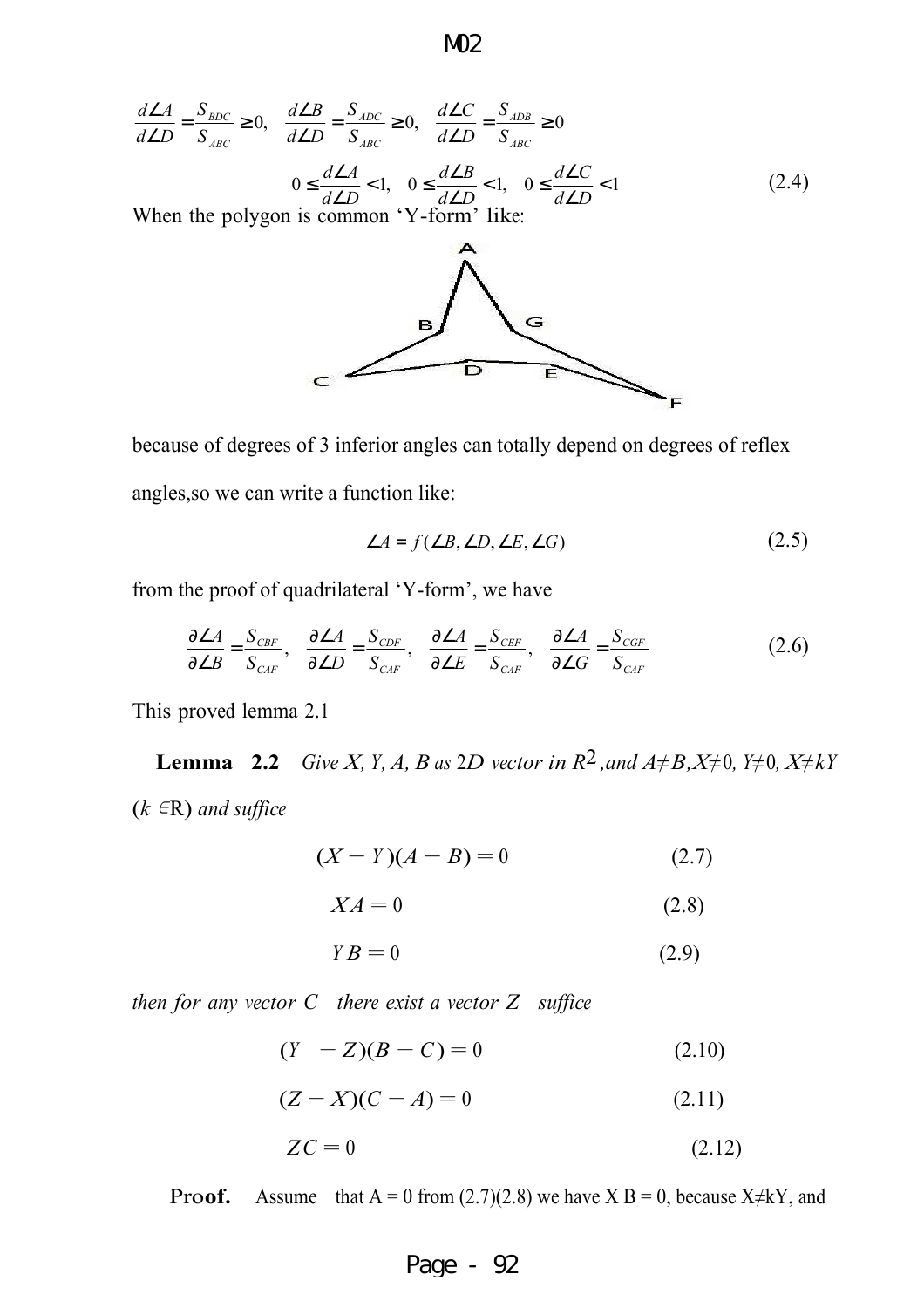(2.9), we have  $B = 0$ , which contradict from A≠B.the same if we assume B = 0. so we have

$$
A \neq 0, B \neq 0 \tag{2.13}
$$

*if*  $A = mB(m \in \mathbb{R})$  consider (2.9) we have  $YA = 0$ , by (2.8) and  $X \neq kY$  we get *A* 

= 0 which contradict from (2.13). So there exist  $\lambda_1$ ,  $\lambda_2 \in \mathbb{R}$  such that

$$
C = \lambda_1 A + \lambda_2 B \tag{2.14}
$$

Let

$$
Z = \lambda 1 X + \lambda 2 Y \tag{2.15}
$$

From (2.14), we have

$$
CZ = \lambda_1 AZ + \lambda_2 BZ
$$
  
=  $\lambda_1 A(\lambda_1 X + \lambda_2 Y) + \lambda_2 B(\lambda_1 X + \lambda_2 Y)$   
=  $\lambda_1^2 AX + \lambda_1 \lambda_2 (AY + BX) + \lambda_2^2 BY$  (2.16)

By (2.7),

$$
XA + YB = XB + Y \tag{2.17}
$$

 $(2.17)$ , $(2.8)$  and  $(2.9)$ , we have

$$
XB + YA = 0 \tag{2.18}
$$

 $(2.16), (2.18), (2.8), (2.9)$ , we have

$$
CZ = 0 \tag{2.19}
$$

By (2.14) and (2.15),

 $BZ + CY = B(\lambda_1 X + \lambda_2 Y) + (\lambda_1 A + \lambda_2 B)Y = \lambda_1 (BX + AY) + 2\lambda_2 BY = 0 = BY + CZ$ 

$$
(B - C)(Z - Y) = 0 \t\t(2.20)
$$

 $AZ+CX= A(\lambda_1 X + \lambda_2 Y) + (\lambda_1 A + \lambda_2 B)X = \lambda_2 (AY + BX) + 2\lambda_1 AX = 0 = AX + CZ$ 

$$
(A - C)(Z - X) = 0 \tag{2.21}
$$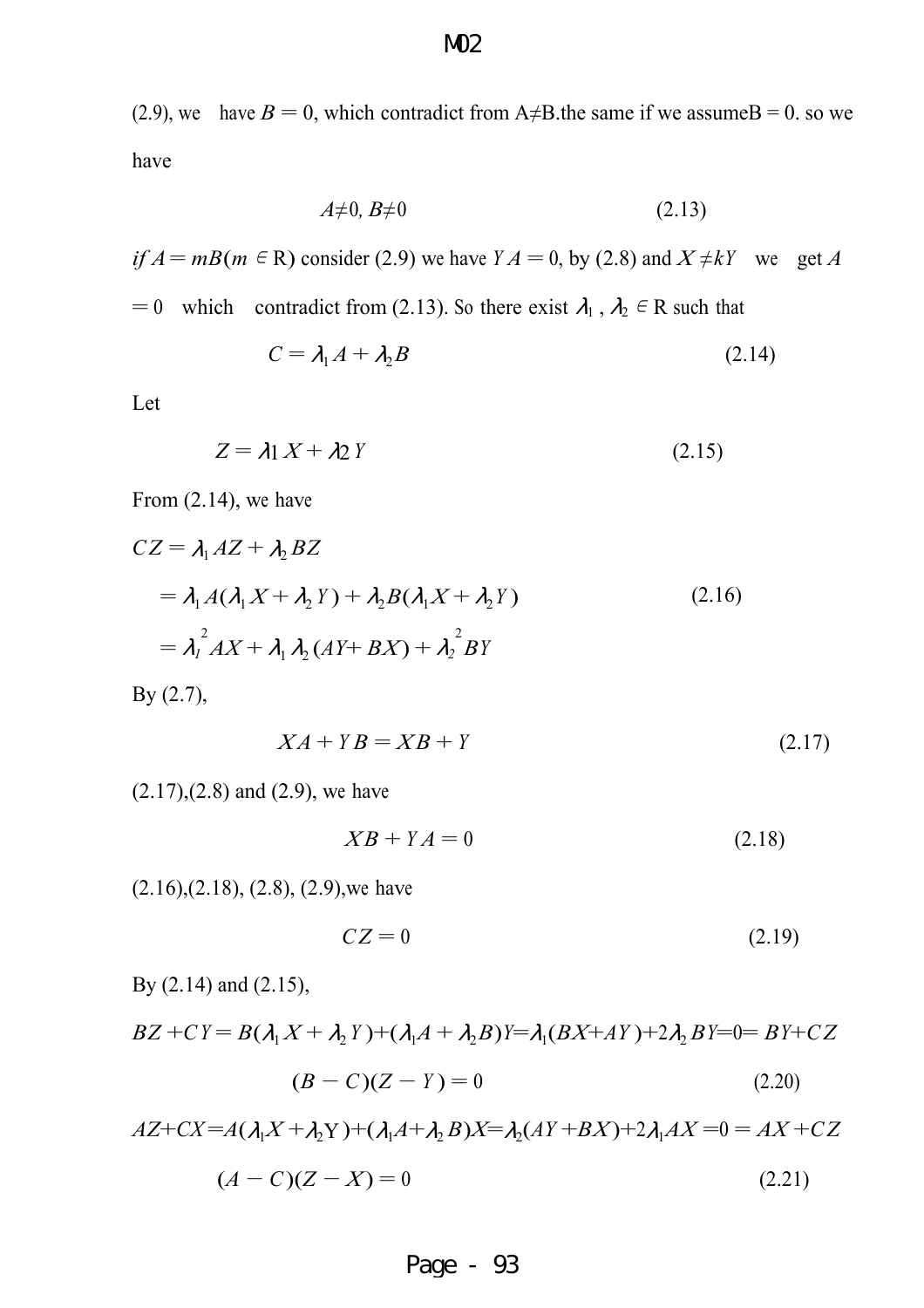$(2.19)$ , $(2.20)$  and  $(2.21)$  means Z is what we want.

**Remark 2.1** *Lemma 2.2 means if P, Q, R are vertexes of triangle and we draw line PQ* ⊥*X*,  $QO ⊥ Y$ .*Let*  $A = P - O$ ,  $B = Q - O$ ,  $C = R - O$ , and *X*, *Y* suffice *(2.7),(2.8),(2.9), let dt*  $Z = \frac{dC}{I}$ *dt*  $Y = \frac{dB}{dx}$ *dt*  $X = \frac{dA}{dt}$ ,  $Y = \frac{dB}{dt}$ ,  $Z = \frac{dC}{dt}$ , which means the speed of vertexes. (2.7), *(2.10) and (2.11) means it keep the length of edge. So, lemma 2.2 means in rigid body motion every point is* r*otate around a 'instantaneous center' in each moment.actully the condition can be loose for general situation, and it has been used frequently in mechanics.*

**Theorem 2.1** *When 'Y-form'is moving articulated,distance between each couple of points would not be shorten if each reflex angle do not decrease.* 

Pro**of.** Choose two point *P* and *Q* randomly,just like lemma 2.1,the distance between *P* and *Q* are completely depend on degrees of reflex angles , so if every  $\frac{|PQ|}{\Delta} \geq 0$ ∂∠ ∂ *D*  $\frac{PQ}{PQ} \ge 0$  which *D* is an reflex angles.

The lemma will be proved.

We divide the 'Y-form' into 4 broken line which endpoint is 3 inferior angle and D.

If *P*, *Q* are in the same broken line or in the 2 broken line which are Neighboring, the proposition is obviously.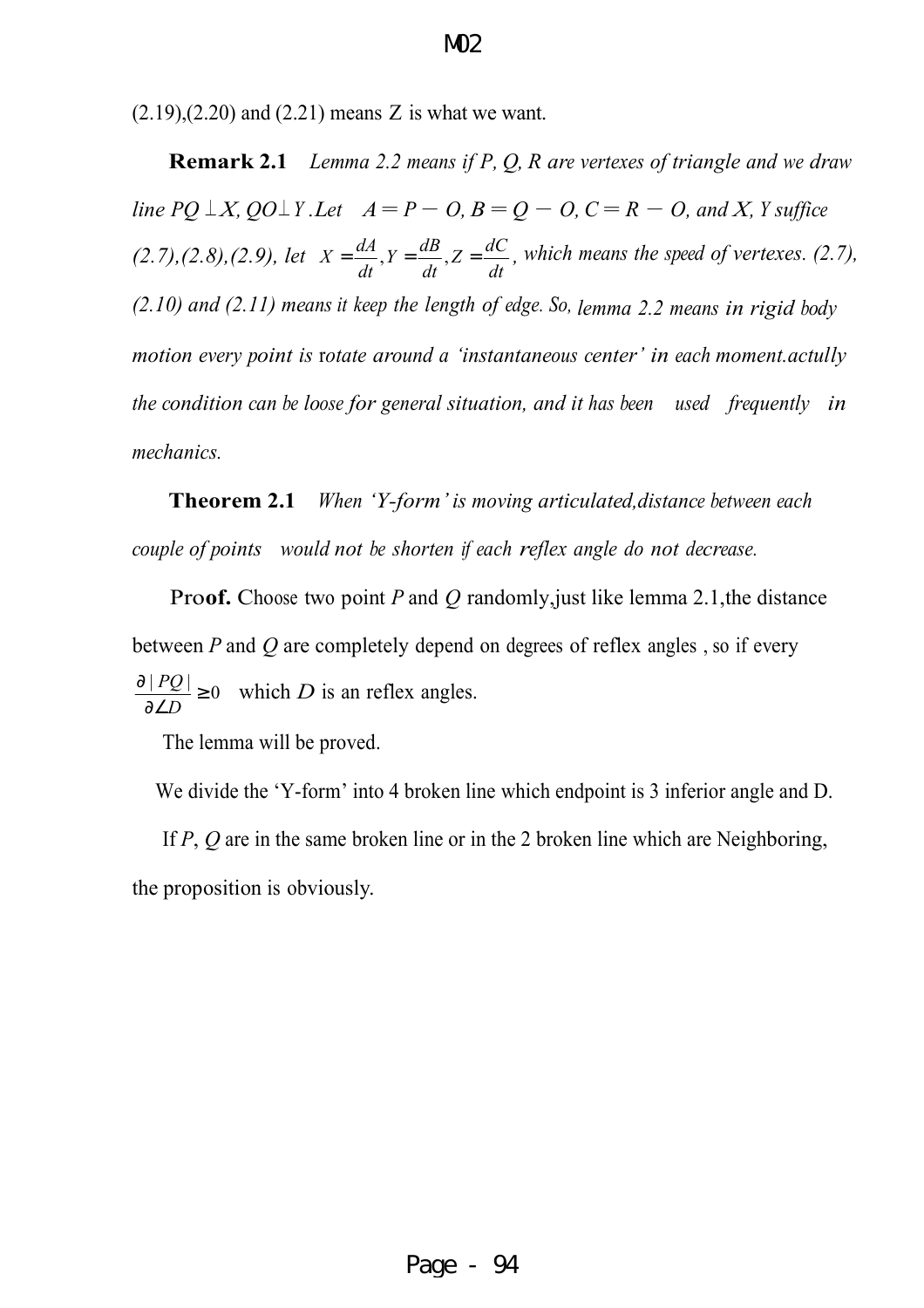

Else, the only situation rest on the picture above. *P*, *Q* are in the different,apart broken line.and *D* is the only increasing reflex angle (the rest degree of reflex angle retain fix for calculate the *D PQ* ∂∠  $\frac{\partial |PQ|}{\partial \Sigma}$ ). *K* is intersection of line CD and line AB.∠*D* is increase means  $\frac{d\angle D}{dx} > 0$ . *dt*  $\frac{d \angle D}{dx} > 0$ . We denote the position vector of *X* as *X*, and movement

vector *dt*  $\frac{dX}{dt}$  as *X*<sup>\*</sup> which X means an angle such as *A*,*B*,*C*,*D*,*P*,*Q*,*K*. Then

$$
(D-C)^2 = a^2
$$

which *a* is an constant.differentiate it we have

$$
(D - C)(D' - C') = 0
$$
\n(2.22)

The same we have

$$
(A - B)(A' - B') = 0 \tag{2.23}
$$

$$
(D - A)(D' - A') = 0 \tag{2.24}
$$

$$
(P - D)(P' - D') = 0 \t\t(2.25)
$$

$$
(A - P)(A' - P') = 0 \t(2.26)
$$

as we fix the broken line CB (i.e C'= 0, Q' = 0, B' = 0), (2.22) and (2.23) reduce to

$$
D'(D - C) = 0 \tag{2.27}
$$

$$
A'(A-B)=0\tag{2.28}
$$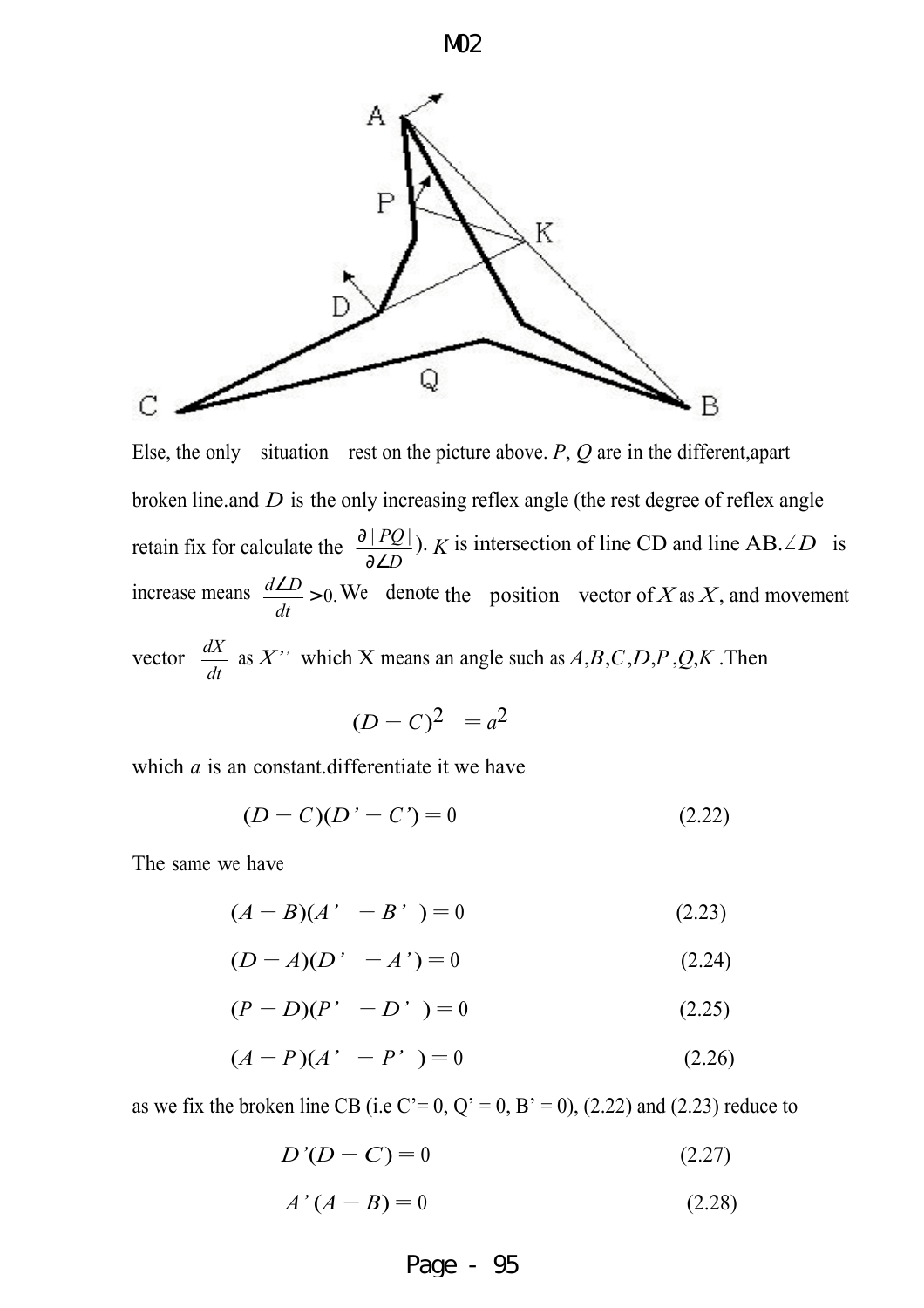*C, D, K* are in the same line, *B, K, A* are in the same line. By(2.27) and (2.28), we have

$$
D'(D-K) = 0 \tag{2.29}
$$

$$
A'(A - K) = 0 \tag{2.30}
$$

 $S_{\text{CDA}} > 0 \Rightarrow A \neq 0$ . If  $D \equiv 0$  from lemma 2.1,  $S_{\text{ADB}} = 0$ , so  $DPA$  collinear,

$$
P' = kA' \quad (k > 0, \in \mathbb{R}) \tag{2.31}
$$

*P'*(*P − Q*) = *P'* (*P − A* + *A − Q*) = *kA'*(*P −A*) + *kA'*(*A − Q*) (2.32)

by (2.26)and (2.31), we have

$$
(k-1)A'(P-A) = 0
$$
\n
$$
k-1 \neq 0 \Rightarrow A'(P-A) = 0
$$
\n
$$
k-1 = 0 \Rightarrow P = A \Rightarrow A'(P-A) = 0
$$
\n(2.33)

and  $\frac{d \angle B}{dt} > 0 \Rightarrow A'(A-Q) > 0$ *dt*  $\frac{d\angle B}{dt}$  > 0 ⇒ A'(A – Q) > 0 with (2.32) we have  $P'(P-Q)$  which means theorem

proved in this situation.

If 
$$
D' \neq 0
$$
 and  $K$  exist infer  $D' \neq kA'$  ( $k \in R$ ). Let  
\n
$$
P' = \lambda_1 D' + \lambda_2 A'
$$
\n(2.34)

which  $\lambda_1$ ,  $\lambda_2$  suffice

$$
(P - K) = \lambda 1 (D - K) + \lambda 2 (A - K)
$$
 (2.35)

by lemma 2.2, this *P* fit (2.25), (2.26). Combine (2.24),it means *DP A* is rigid. Because of the position of *P* and (2.35), we have  $\lambda_1 \ge 0$ ,  $\lambda_2 \ge 0$ , combine (2.35)

 $P' = \lambda_1 D' + \lambda_2 A'$ 

$$
\Rightarrow P'(P-Q) = P'(P-K+K-Q) = P'(K-Q)
$$
  
=  $(\lambda_1 D'(K-Q) + \lambda_2 A'(K-Q))$   
=  $(\lambda_1 D'(K-D+D-Q) + \lambda_2 A'(K-A+A-Q))$  (2.36)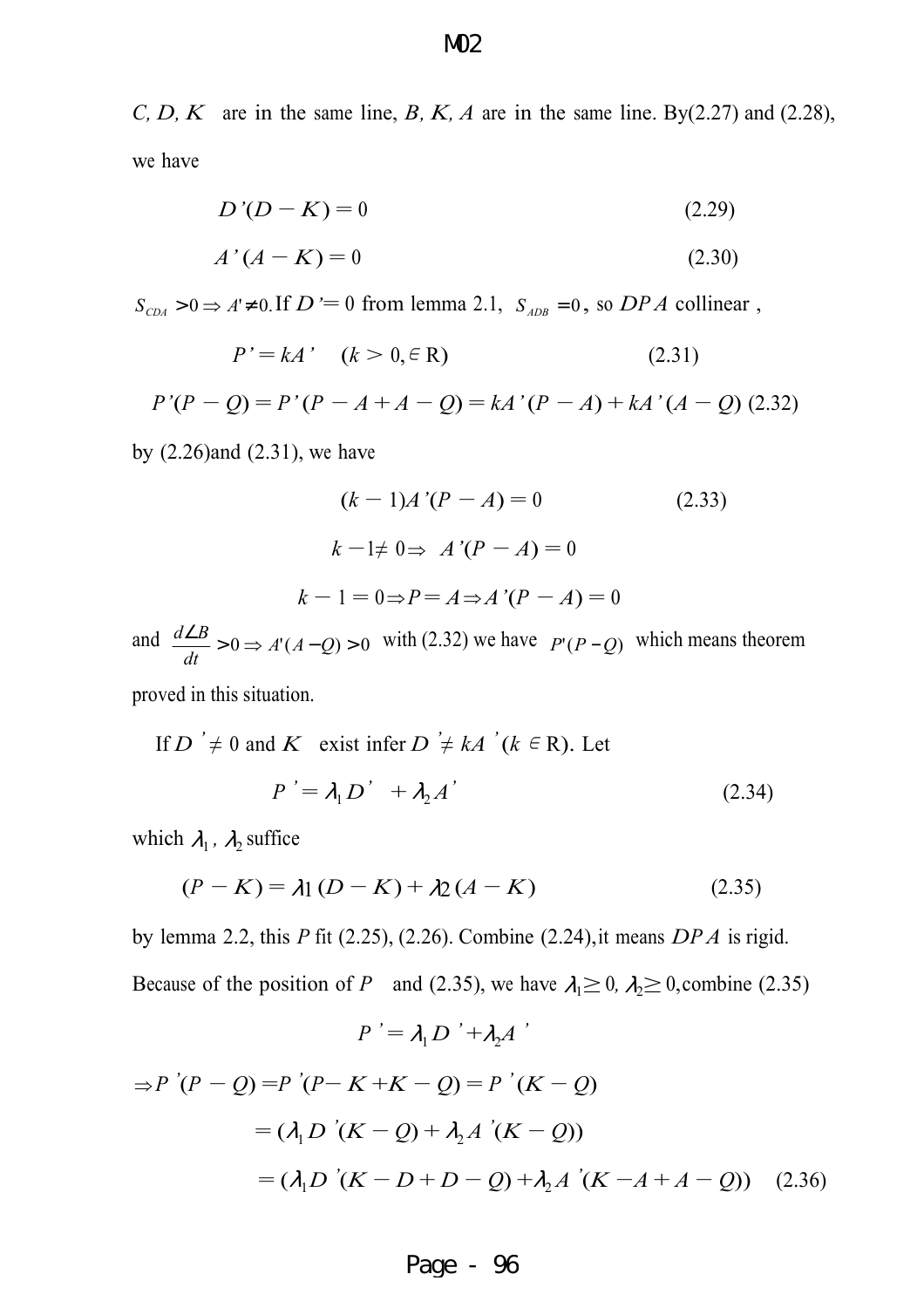$$
= \lambda_1 D \dot{ } (D - Q) + \lambda_2 A \dot{ } (A - Q)
$$

as *D*, *Q* are in neighboring broken line, we have *D*  $'(D - Q) \ge 0$ . as *A*, *Q* are in neighboring broken line,we have *A*  $'(A - Q) \ge 0$  and by (2.35), (2.36)

$$
P'(P - Q) = \lambda_1 D'(D - Q) + \lambda_2 A'(A - Q) \ge 0
$$

And  $\frac{d\angle D}{1} > 0$ . *dt*  $\frac{d}{L} > 0$  we have

$$
\frac{\partial (P - Q)^2}{\partial \angle D} > 0
$$

Theorem proved.

**Lemma 2.3** *Each polygon can divide into*  $n-2$  *piece of 'Y-form', and every vertex is 'good'. Here n is number of polygon's reflex angle.*

**Proof.** When  $n = 3$ , lemma obviously. When  $n > 3$ , we numbered the inferior angle sequentially.denote inferior angle numbered 1 and inferior angle numbered 3 as A, C , we can draw a broken line from *A* to *C,* which completely in the polygon (can touch or partly coincides with the boundary). Let *A*,  $P_1$ ,  $P_2$ , ...,  $P_k$ , *C* be the shortest one. connect 2 point from different segment of this broken line,it must cross the boundary of polygon,or the broken line can be shorter,contradict with the assumption.So *Pi*  are coincide with the reflex vertex of polygon, and  $P_i$  is good vertex. Because inferior angle number 2 and number 4 does not on the broken line ,so the broken line split the polygon at least 2 part.choose that segment of broken line that can split the polygon.

If  $P_i$ ,  $P_{i+1}$  split the polygon, because  $P_i$ ,  $P_{i+1}$  is good vertex, a reflex angle in  $P_i$ split into one inferior angle, one reflex angle.another reflex angle in  $P_{i+1}$  split into one inferior angle,one reflex angle too.

If  $A$ ,  $P_1$  split the polygon, a inferior angle of A split into 2 inferior angle, a reflex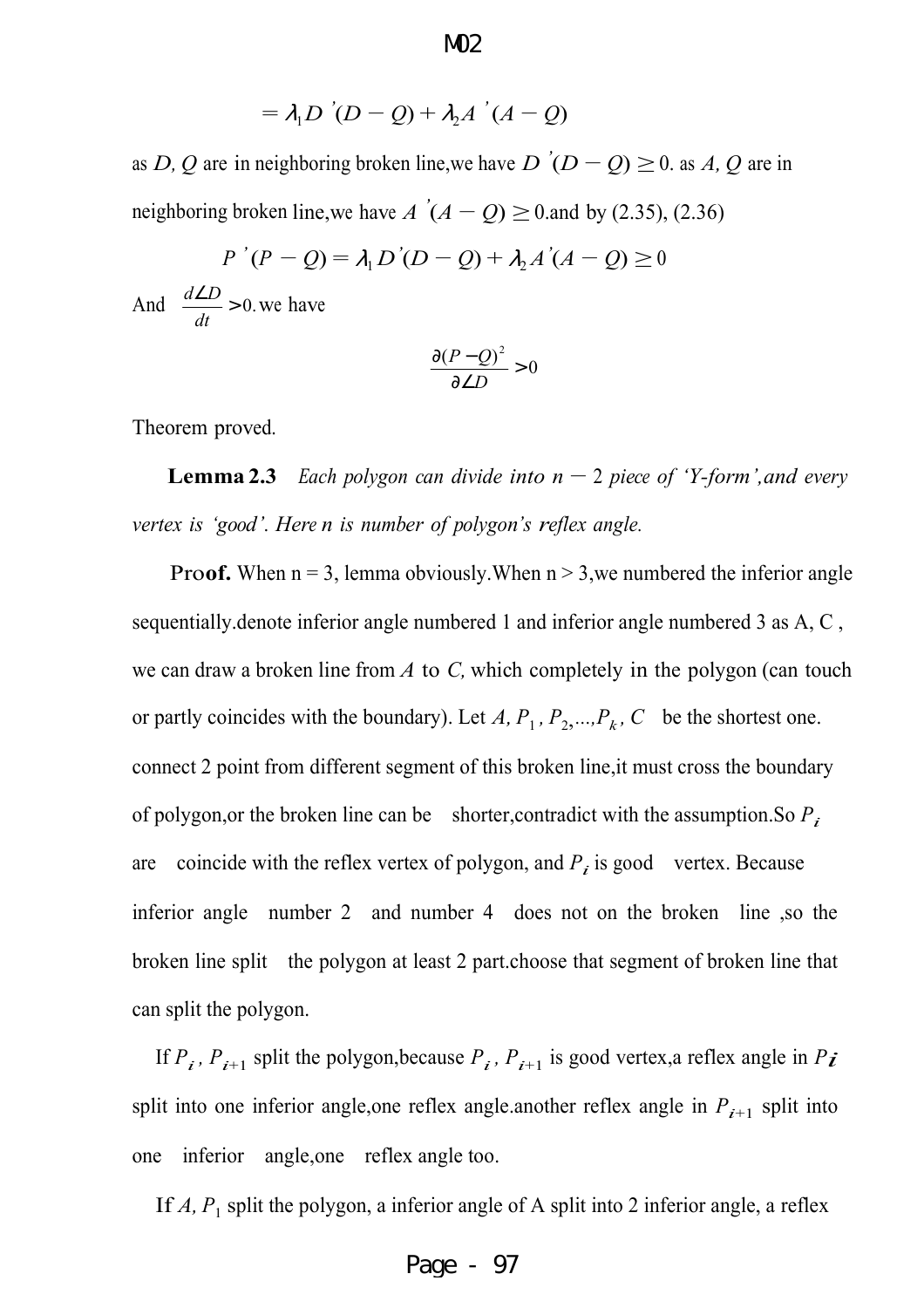angle in  $P_1$  split into one inferior angle, one reflex angle situation  $P_k$ , C is the same.

If *A*, *C* split the polygon.it means no  $P_i$  between them, a inferior angle of *A* split into 2 inferior angle,a inferior angle of *C* split into 2 inferior angle.

All the situation above shows that the count of inferior angle increase 2,and reflex angle remain the same.

Now we get 2 polygon which total inferior angle in  $n + 2$  and each polygon at least have 3 inferior angle,it means each polygon at most have *n−*<sup>1</sup> inferior angle.then we can assume polygon have *n−*<sup>1</sup> inferior angle can suffice the lemma by mathematical induction.then we know that polygon have *n* inferior angle suffice the lemma.

**Lemma** 2.4 *For each non-convex polygon,grouped by*  $N(N \geq 2)$  *pieces of 'Y-form',and each vertex is'good',we choose any one of these 'Y-form',there exist one 'Y-form' which different* fr*om what we chosen,and without this 'Y-form',rest 'Y-form' are still grouping as one polygon.* 

**Proof.**  $N=2$ , lemma obviously, when  $N > 2$ , we denote the chosen 'Y-form' as  $Y_1$ . first we can choose a 'Y-form'  $Y_2$  different from  $Y - 1$  and at lest one edge is the polygon's boundary.If the rest 'Y-form' can grouping as one olygon, *Y*2 is what we want else, infer that  $Y_2$  cut the polygon into 2 piece (denote as  $P_1$ ,  $P_2$ ). We choose the piece which doesn't contain *Y*<sub>1</sub> (denote as  $P_1$ ).  $P_1 \cup Y_2$  is one polygon, which grouped by *M*  $(M \ge 2)$  'Y-form', because *Y*1 doesn't in it, so  $M \le N$ . By mathematical induction, we know there exist a *Y*  $-form$  (denote as *Y*<sub>3</sub>) different from *Y* − 2 and let  $(P_1 \cup Y_2) \setminus Y_3$  be one polygon, because  $Y_2$  cut original polygon into unattached  $P_1, P_2$ , so  $Y_3 \in P_1$  dose no effect to  $P_2$ . So  $(P_1 \cup Y_2 \cup P_2) \setminus Y_3$  is one polygon,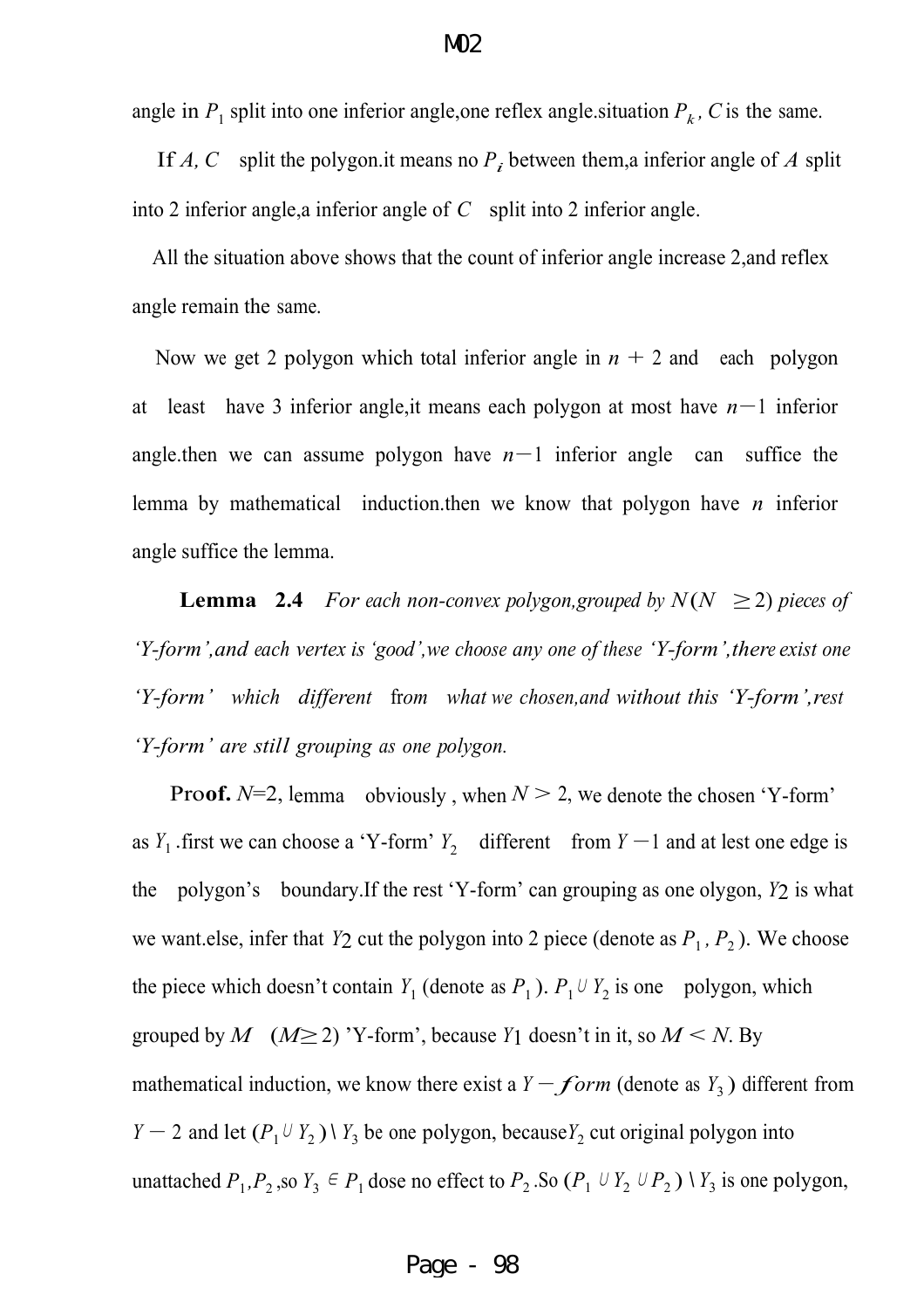which means  $Y_3$  is what we want.

**Lemma 2.5** F*or each non-convex polygon,grouped by N pieces of 'Y-form',If an articulated movement keep each reflex angle of polygon doesn*'t *decrease then this articulated movement keep angle of each 'Y-form' not decrease.*

**Proof.** In lemma 2.1, we have already proved situation  $N = 1$ . When  $N > 1$ , denote the polygon as  $O_1$  we fix the reflex angle of polygon except one (denote as  $P_1$ ). $P_1$  can contain many angle of 'Y-form'. Because  $P_1$  is good, so it contain one reflex angle of 'Y-form'.denote this 'Y-form' as  $Y_1$ . By lemma 2.4, we can find a 'Y-form'  $Y_2$  different from  $Y_1$  and  $O_1 \ Y_2$  is polygon.denote  $O_1 \ Y_2$  as  $O_2$ . denote inferior angle of  $Y_2$  as  $P_2$ ,  $P_3$ ,  $P_4$ . Denote reflex angle of  $Y_2$  which is also the inferior angle of  $O_2$ , as  $Q_1$ ,  $Q_2$ , ...,  $Q_s$  .denote *dt*  $\frac{d \angle P_j}{dt}$  as  $P_j$  (*j* = 1, 2, 3, 4).denote  $\frac{d \angle Q_j}{dt}$  $\frac{d∠Q_j}{Q}$  as  $Q_j$   $(j = 1, 2, ..., s)$ .

Situation 1: 3 inferior angle of  $Y_2$  are both the reflex angle of  $O_2$  and  $P_1$  is not one of  $P_2$ ,  $P_3$ ,  $P_4$ .

Because we fix all the reflex angle of  $O_1$  except  $P_1$  which means we fix all the reflex angle of  $O_2$  except  $P_j$  ( $j = 1, 2, 3, 4$ ). By mathematical induction on  $O_2$ , we have

$$
q_i = \sum_{j=1}^{4} k_{ij} p_j \quad (i = 1, 2, \cdots, s)
$$
 (2.37)

here  $k_{ii} \ge 0$  suffice

$$
\sum_{i=1}^{s} k_{i,j} \le 1 \quad (j = 1, 2, 3, 4)
$$
 (2.38)

Because we fix all the reflex angle of *Y* except  $Q_i$ , by lemma 2.1 on  $Y_2$  we have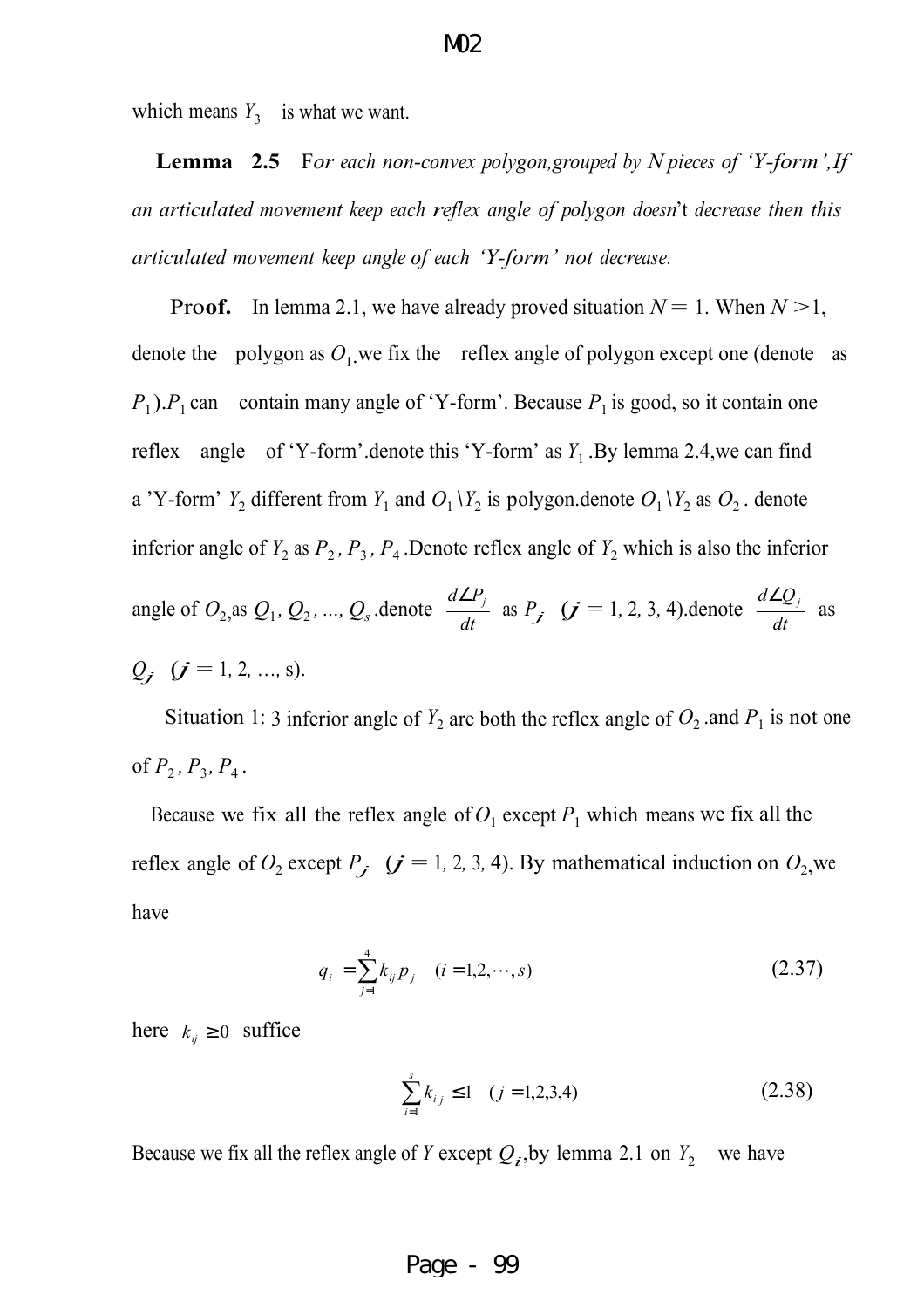$$
p_j = \sum_{i=1}^{s} m_{ij} q_i \quad (j = 2, 3, 4)
$$
 (2.39)

here  $m_{ij} \ge 0$  suffice

$$
\sum m_{ij} = 1 \quad (i = 1, 2, \cdots, s)
$$
\n(2.40)

(2.37) substitute (2.39) we get

$$
p_j = \sum_{t=1}^{4} u_{ij} p_t, \quad u_{ij} = \sum_{i=1}^{s} k_{ii} m_{ij} \quad (t = 1, 2, 3, 4; j = 2, 3, 4)
$$
 (2.41)

Let

$$
K_j = 1 - \sum_{i=1}^{s} k_{ij} \quad (j = 1, 2, 3, 4)
$$
 (2.42)

Since (2.38), we have

$$
K_j \ge 0 \tag{2.43}
$$

(2.42) and (2.40) infer

$$
\sum_{i=2}^{4} u_{ji} + K_j = \sum_{i=1}^{s} k_{ij} + K_j = 1
$$
 (2.47)

Form (2.41)

$$
p_2 = u_{12}P_1 + u_{22}P_2 + u_{32}P_3 + u_{42}P_4
$$
  
\n
$$
(u_{22} + u_{23} + u_{24} + K_2)P_2 = u_{12}P_1 + u_{22}P_2 + u_{32}P_3 + u_{42}P_4
$$
  
\n
$$
(u_{23} + u_{24} + K_2)P_2 = u_{12}P_1 + u_{32}P_3 + u_{42}P_4
$$
\n(2.44)

The same we have

$$
(u_{32} + u_{34} + K_3)p_3 = u_{13}p_1 + u_{23}p_2 + u_{43}p_4
$$
 (2.45)

$$
(u_{42} + u_{43} + K_4)p_4 = u_{14}p_1 + u_{24}p_2 + u_{34}p_3 \tag{2.46}
$$

(2.44),(2.45) and (2.46) get

$$
K_2 p_2 + K_3 p_3 + K_4 p_4 = (u_{12} + u_{13} + u_{14}) p_1
$$
\n(2.47)

(2.44) and (2.45) get

M02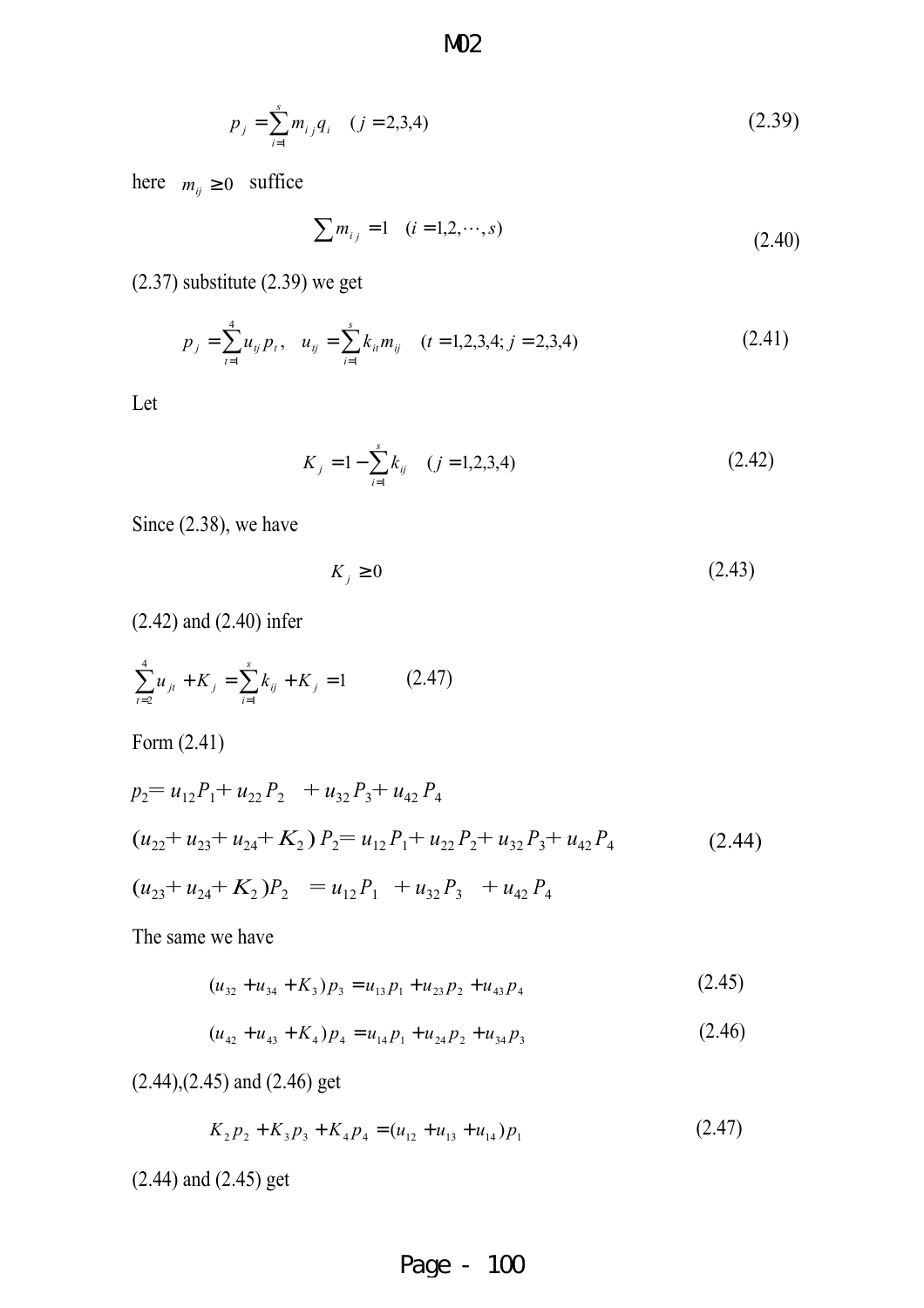$$
(u_{24} + K_2)p_2 + (u_{34} + K_3)p_3 = (u_{12} + u_{13})p_1 + (u_{42} + u_{43})p_4
$$
 (2.48)

(2.44) and (2.46) get

$$
(u_{23} + K_2)p_2 + (u_{43} + K_4)p_4 = (u_{12} + u_{14})p_1 + (u_{32} + u_{34})p_3
$$
 (2.49)

(2.44) and (2.45) get

$$
(u_{32} + K_3)p_3 + (u_{42} + K_4)p_4 = (u_{13} + u_{14})p_1 + (u_{23} + u_{24})p_2
$$
\n(2.50)

 $(2.37)$   $(2.40)$  have  $s + 3$  linear equations, and  $s + 4$  variable, so it has not all zero solutions. Let  $P_j$ ,  $q_i$  be this not all zero solution.

If  $P_1 = P_2 = P_3 = P_4 = 0$  from (2.37) we know  $q_i = 0$  ( $i = 1, 2, ..., s$ ) it means all variable equal to zero.Contradict by assumption.

To complete the prove of this situation, we first prove that  $K_j$  > 0 ( $j = 2, 3, 4$ ). If for one *j* suffice  $\sum k_{ij} = 1$ , it is to say in  $O_2$  it exist a movement as  $p_j$  increasing,  $q_i$  ( $i =$ 1, 2, ..., *s*) non-decreasing (but sum is equal to  $p_j$ ) and the boundary which also is  $O_1$ 's boundary unchanged and  $p_t(t \neq j)$  unchanged. It infer that in  $Y_2$  exist a movement as  $p_j$  increasing, $q_i$  ( $i = 1, 2, ..., s$ ) non-decreasing(but sum is equal to  $p_j$ ) and all the rest angle unchanged.but from (2.4), we knows that if one reflex angle is increasing,at lest 2 inferior angle is increasing.but the movement just before only one inferior angle is increasing.Contradict occur.so  $\sum k_{ij}$  < 1 .from (2.45) we have

$$
K_j > 0 \quad (j = 2, 3, 4) \tag{2.51}
$$

from (2.47), (2.51), if  $p_1=0$  then  $p_2=p_3=p_4=0$ .

so in the no all zero solution  $p_1 \neq 0$  if  $p_1 > 0$  from (2.47) we know it at lest one of  $p_2$ ,  $p_3$ ,  $p_4$  must  $\geq 0$ , then at lest one right hand side of  $(2.48)(2.49)(2.50) \geq$ 0,so at lest one of the left hand side of  $(2.48)$ , $(2.49)(2.50) \ge 0$ . then at lest 2 of  $p_2$ ,  $p_3$ ,  $p_4$  are  $\geq 0$  then at lest one of right hand side of (2.48)(2.49)(2.50) is  $\geq 0$ . then all  $p_j$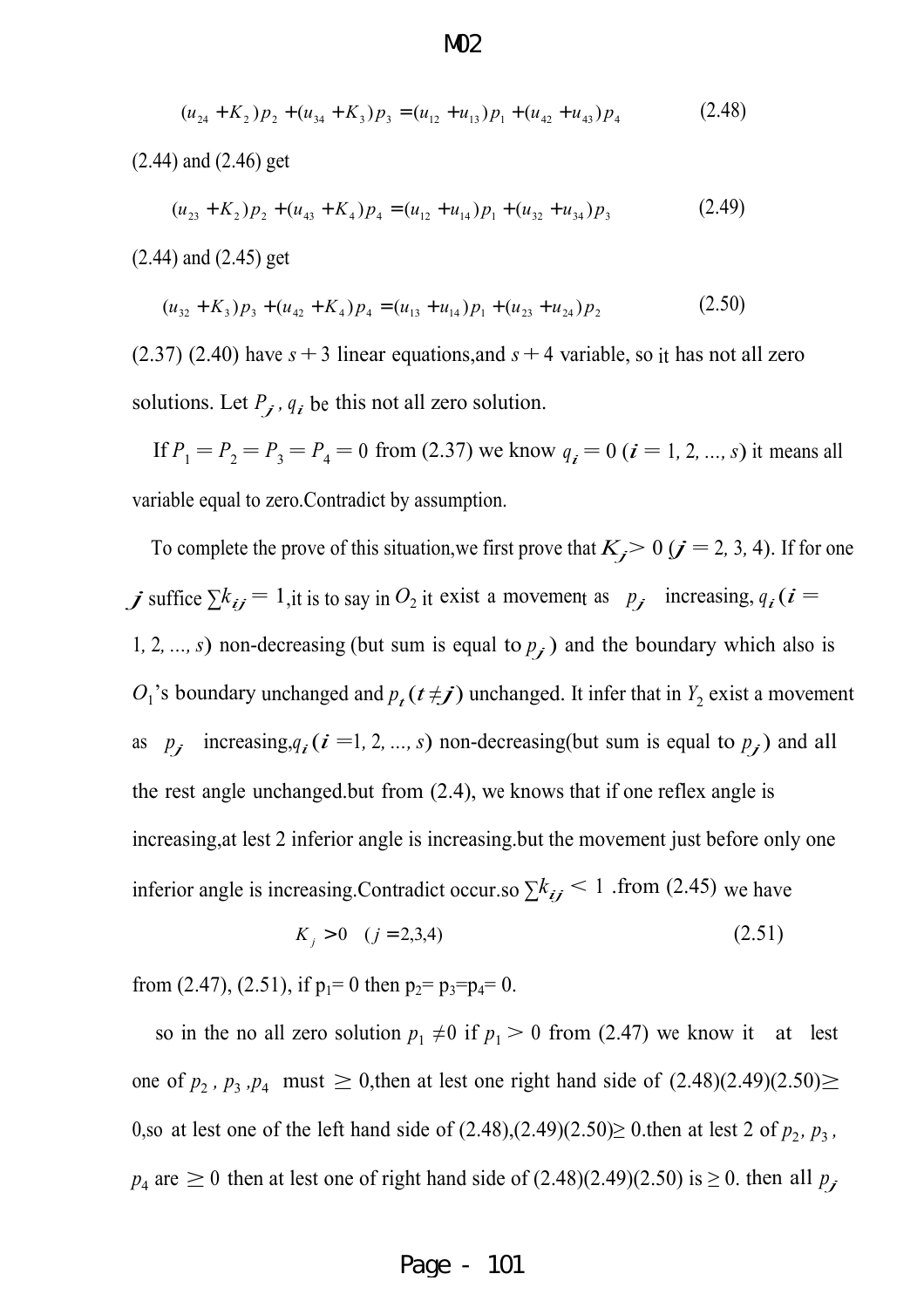$\geq$  0( $j$  = 2, 3, 4) then all  $q_i \geq$  0( $i$  = 1, 2*, ..., s*).

Above all , there exist  $a_j \ge 0$   $(j = 2, 3, 4)$ ,  $b_i \ge 0$   $(i = 1, 2, ..., s)$  suffice  $p_j = a_j p_1$ ,  $q_i = b_i p_1$ , it means *O*1 suffice the lemma.

Situation 2: not all inferior angle of  $Y_2$  is reflex angle of  $O_2$  and  $P_1$  is not inferior angle of  $Y_2$ .

If  $P_t$  is inferior angle of  $Y_2$  but not reflex angle of  $O_2$ , then the equation is strictly the same as (2.37) - (2.42) which  $k_{it} = 0$  ( $i = 1, 2, ..., s$ ) and prove  $K_j > 0$   $j = 2, 3, 4$ , *j*≠*t*) the same as situation 1.and  $K_t = 0$  and the rest prove is the same as situation 1. Situation 3:  $P_1$  is one of  $P_j$  ( $j = 2, 3, 4$ ).

Without loss of generality, let  $P_2$  in  $Y_2$  is  $P_1$  in  $O_2$  here  $p_2$  needn't equal to  $p_1$  so we treat  $P_2$  in  $Y_2$  as it doesn't attach  $O_2$  then following proof is the same as situation 2  $k_{i2}$  =  $0(i = 1, 2, ..., s)$  but different from situation 2, we shall prove  $p_2 < p_1$ . From  $(k_{i2} = 0, (2.37), (2.42), (2.51)$  and  $k_{i2} = 0$   $(i = 1, 2, ..., s)$ 

$$
\sum_{i=1}^{s} q_i = \sum_{i=1}^{s} \sum_{j=1}^{4} k_{ij} p_j = \sum_{j=1}^{4} (1 - K_j) p_j < p_1 + p_3 + p_4
$$

 $p_2 < p_1 + p_3 + p_4 - p_3 - p_4 = p_1$ 

Lemma is proved.

**Theorem 2.2** *For each non-convex polygon,there exist an articulated movement suffice the con-junction.*

**Proof.** Denote the polygon as  $O_1$ . make a convex hull of  $O_1$  (denote as  $HO$ ), then we get some more polygon  $S_1$ ,  $S_2$ , ...,  $S_z$  split all of these polygon to 'Y-form' as lemma 2.3 ,the movement go on by these step below:

**Step 1** : we choose one edge on  $HO$  's boundary but not  $O_1$  's boundary. This edge belong to a 'Y-form' (denote as  $Y_1$ ). because all the angle on  $HO$  's boundary is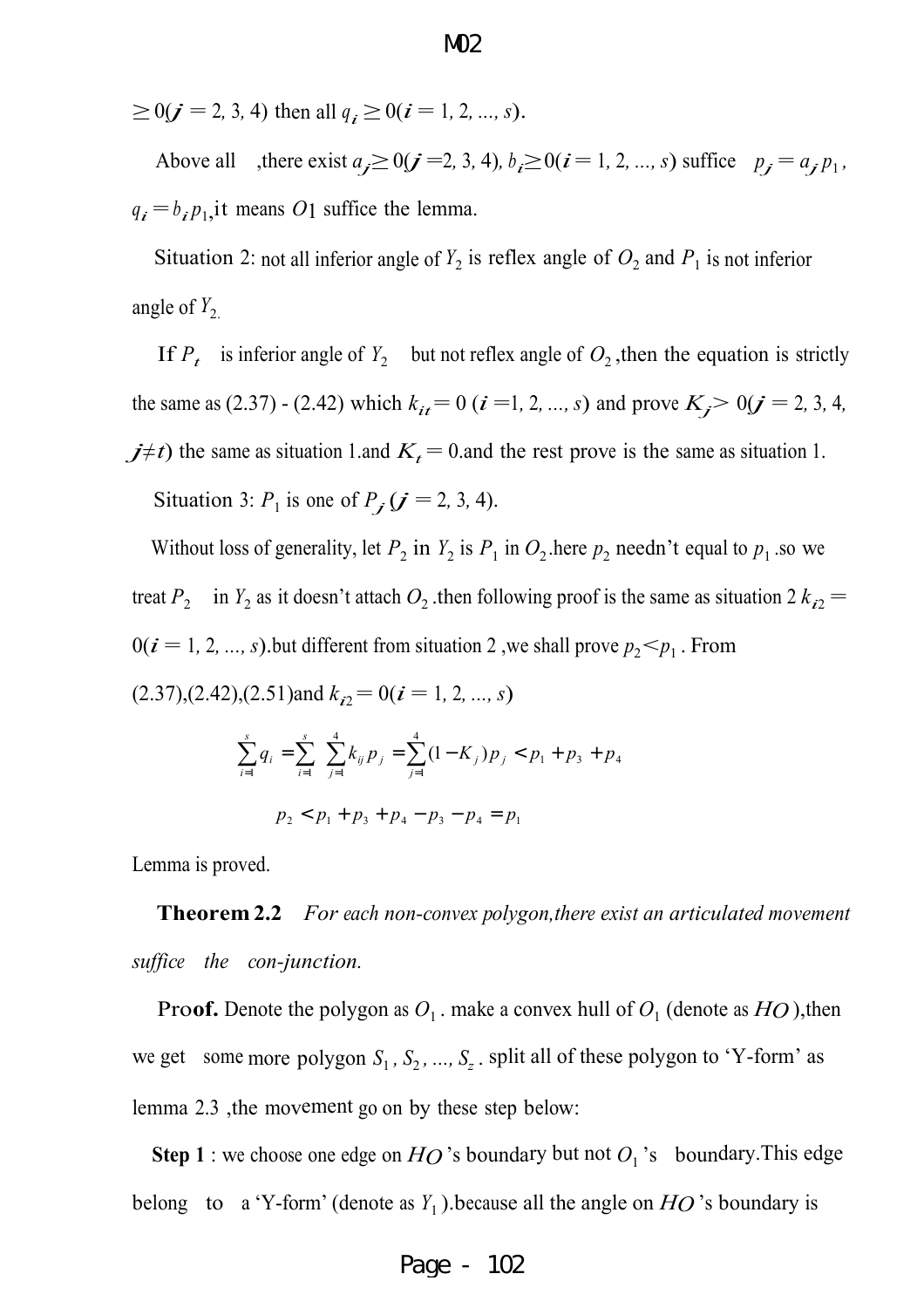# inferior, so  $Y_1$  has 2 inferior angle on  $HO$  's boundary, and has one edge on  $HO$  's boundary (if has two,*HO* is not the convex hull).we erase this edge.then expose the rest one *Y*<sub>1</sub> 's inferior angle (denote the vertex as *P*<sub>1</sub> angle as ∠*AP*1 *B*) and all reflex angle to the boundary of  $H\setminus Y_1$ .Denote  $H\mathcal{O}\setminus Y_1$  as  $O_2$ .

Step 2 : increase ∠*AP*1 *B* until any vertex reach 180<sup>*o*</sup>.  $O_2$  has only one reflex angle  $P_1$ , by lemma 2.5, when  $P_1$  is increasing all the angle will not decrease.polygon

fit lemma 2.5 until one vertex reach 180*o*  .

**Step 3**: divide into few situation:

Situation 1: angle in vertex  $P_1$  reach 180<sup>0</sup> (denote the angle as  $\angle CP_1D$ ).divide into 3 situations:

**Situation 1.1**: both of  $CP_1$ ,  $DP_1$  are  $O_2$ 's boundary.

Because only  $AP_1$ ,  $BP_1$  is  $O_2$  's boundary at vertex  $P_1$ . It is to say  $C, D$  is the same as *A*, *B*, in another word,  $\angle AP_1B = 180^{\circ}$ . So  $O_2$  is convex hull of  $O_1$  and amount of 'Y-form' compare to  $HO$  decrease 1.If  $O_2 = O_1$  movement finish. else denote  $O_2$  as  $HO$ and go to step 1.

Situation 1.2: both of  $CP1$ ,  $DP1$  are NOT  $O_2$ 's boundary.

First we draw a new edge connect *CD* directly, then if  $CP_1$  is edge of  $O_1$ , we erase line segment  $DP_1$  , else we erase line segment  $CP_1$  . This operation keep boundary of  $O_1$ ,  $O_2$ , and new splitting make each part still a 'Y-form' and amount of 'Y-form' doesn't change, and the angle in vertex  $P_1$  is not 180<sup>o</sup> anymore, and each vertex is 'good'. So we can go to step 2.

Situation 1.3 : has one and only one of  $CP_1$ ,  $DP_1$  is  $O_2$ 's boundary. Without loss of generality, let  $CP1$  is  $O_2$ 's boundary.

#### M02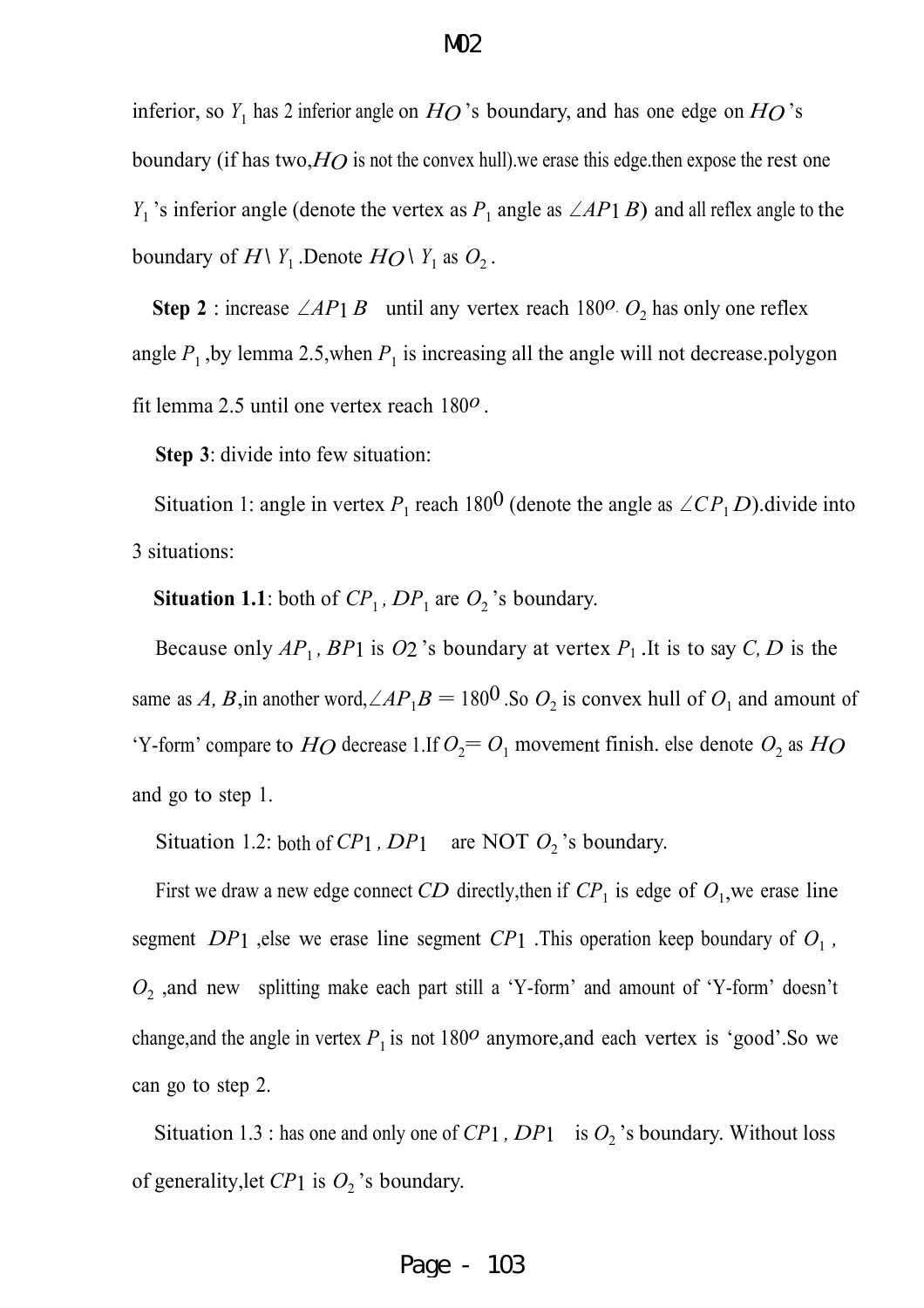Situation 1.3.1: *CP*1 is NOT  $O_1$ 's boundary and  $DP_1$  is  $O_1$ s boundary. First we erase edge *CP*1, then we draw a new edge connect *CD* directly.This operation keep boundary of  $O_1$ , but let *CD*, *DP*<sup>1</sup> replace *CP*<sup>1</sup> become the boundary of  $O_2$ , new splitting make each part still a 'Y-form' and amount of 'Y-form' doesn't change,and each vertex is 'good',but  $AP_1B$  no longer exist. Replace  $\angle AP_1B$  by  $\angle CDP_1$ . If operation cut  $O_2$  into 2 part connected by only one vertex *D*, because  $O_2$  as only one reflex angle  $D$ , so 2 part are both convex then erase the part doesn't contain  $O_1$  and go to step 1. else go to step 2.

Situation 1.3.2: otherwise, First we erase edge  $DP_1$  then we draw a new edge connect *CD* directly. This operation keep boundary of  $O_1$ ,  $O_2$ , and new splitting make each part still a 'Y-form' and amount of 'Y-form' doesn't change,and the angle in vertex  $P_1$  is not 180<sup>o</sup> anymore, and each vertex is 'good'. So we can go to step 2.

Situation 2: angle in vertex  $V(V \neq P_1)$  reach 180<sup>0</sup> (denote the angle as ∠*EVF*). First we draw a new line segment connect  $EF$  directly, then if EV is edge of  $O<sub>1</sub>$  we erase line segment *FV*, else we erase line segment *EV*. This operation keep bundary of  $O_1$ *O*2 ,New splitting make each part still a 'Y-form' and amount of 'Y-form' doesn't change,and the angle *<sup>V</sup>* is not <sup>180</sup>*o* anymore,and each vertex is 'good'.So we can go to step 2.



The fig above is about operation of reconnect the vertex.

Only step 3 situation 1.1 and situation 1.3.1 can go to step 1,from step 3 situation 1.1 to step 1,the amount of 'Y-form' decrease 1,from step 3 situation 1.3.1 to step 1,the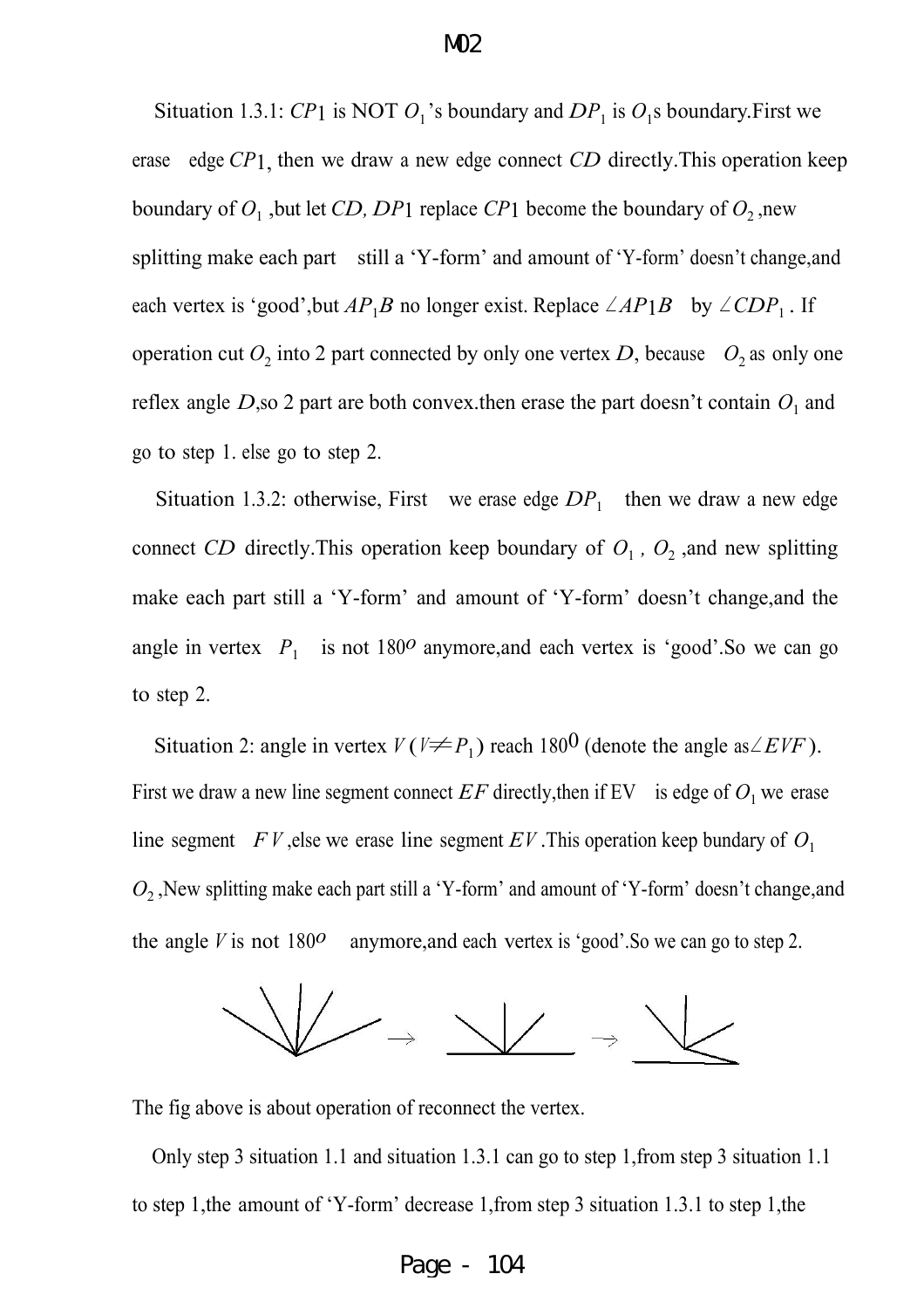amount of 'Y-form' decrease at least 1.So step 1 execute limit times.

Without step 1, only step 3 situation 1.3.1 can change  $O_2$ 's boundary. if step 3 situation 1.3.1 happen limit times, the total length of  $O_2$ 's boundary is limit, each operation in step 3 will increase one edge's length at least the shortest edge's length.and the shortest edge's length does not decrease.And the amount of edge is fixed, and the maximum length of edge less then length of  $O_2$ 's boundary, So operation in step 3 execute limit times,So movement will finish in limit step.

Situation 1.3.1 replace  $\angle AP_1B$  by another angle *CDP*1 which *DP*1 is  $O_1$ 's boundary.

If vertex *D* has a reflex angle in  $O_1$  (denote as  $\angle JDL$ ), then before *CD* become a edge of 1800 angle, <sup>∠</sup>*JDL* will become 1800 first.then by Situation 1.3.2,operation will let vertex  $D$  detach  $O_2$  and every operation in step 3 will not attach a vertex to  $O_2$ . So Situation 1.3.1 will not happen again.

Else vertex *D* has NO reflex angle in  $O_1$ . denote the other edge on *D* as *K D*. Because *D* is 'good',so  $\angle CDK > \angle CDP1$ , So  $\angle CDP1$  will not reach 180<sup>0</sup> before ∠*CDK* reach 180<sup>0</sup>, So as situation 1.3.1 happen again, the reflex angle of  $O_2$ transfer from *D* to *K*.

Denote the transfer route of  $O_2$ 's reflex angle as  $P_1$ ,  $P_2$ ,  $P_3$ .....Transfer will terminate when reach a  $P_i$  which has a reflex angle in  $O_1$  or the transfer cut  $O_2$  into 2 part connected only one public vertex  $P_i$  from previous description, step 3 situation 1.3.1 will not happen before execute step 1.so situation 1.3.1 execute limit times between two execution of step 1.

Above all, the movement will stop in limit step and make  $O_1$  become convex. If we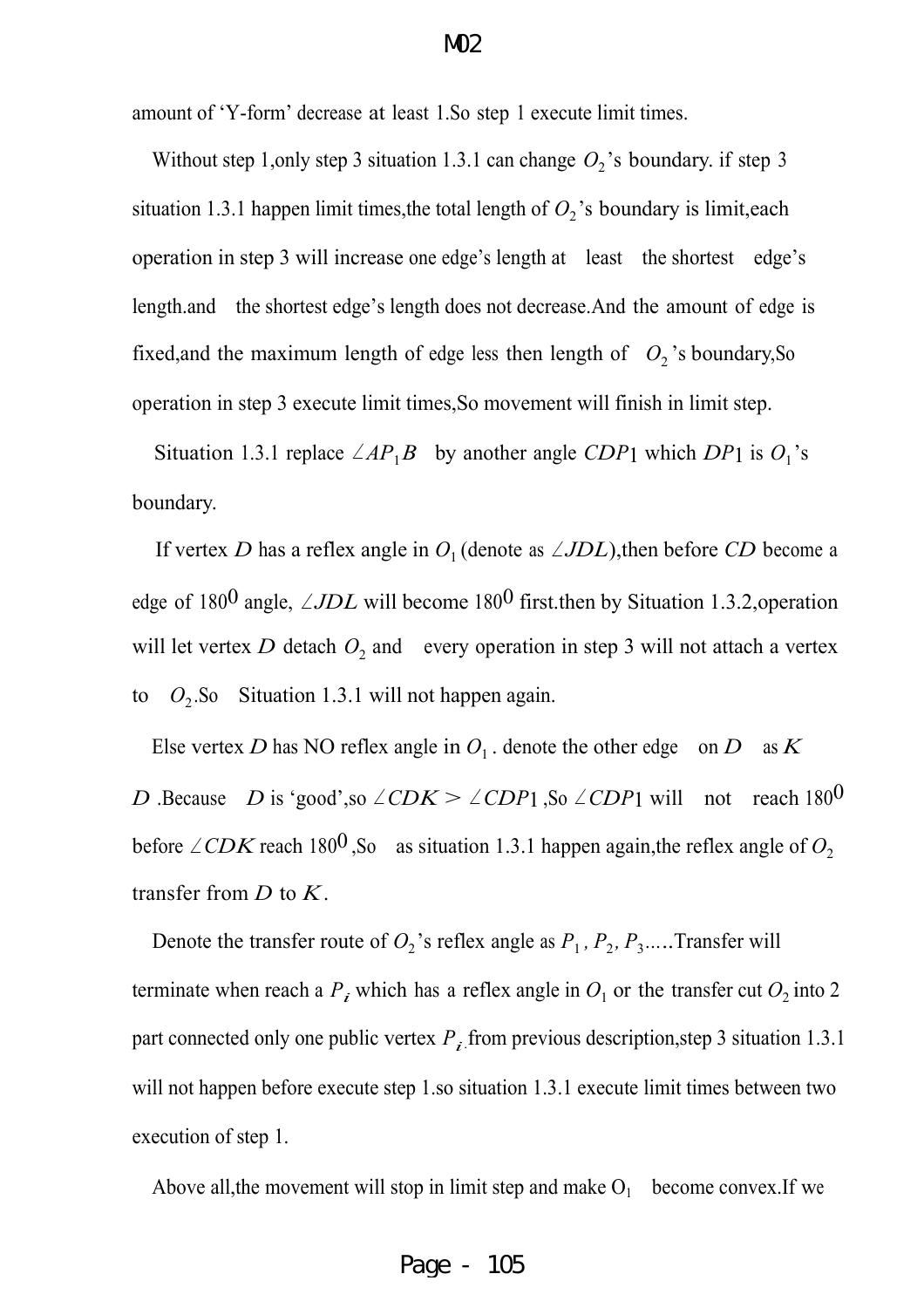give a positive number to *dt*  $\frac{d\angle AP_1B}{dt}$ , the movement will stop in limit time.



Now we shall prove distance between each 2 point in  $O_1$  will not decrease by movement above. Denote the whole broken line which is on the boundary of  $O_2$  and not on the boundary of  $O_2$ 's convex hull as *l*. Let the vertex on l arrange as  $P_2$ ,  $Q_1$ ,  $Q_2$ , ...,  $Q_t$ ,  $P_1$ ,  $Q_{t+1}$ ,  $Q_{t+2}$ , ...,  $Q_s$ ,  $P_3$ , here  $P_j$   $(j = 1, 2, 3)$ ,  $Q_i$   $(i = 1, 2, ..., s)$  is vertex on  $O_2$  and  $P_1$  is the only reflex angle of  $O_2$ ,  $P_2$ ,  $P_3$  is vertex on convex hull of  $O_2$ ,  $Q_i$  ( $i = 1, 2, ..., s$ ) is vertex between  $P_2$ ,  $P_3$ . Suppose *A* on *l* between  $P_1 P_2$ , *B* on *l* between  $P_1 P_3$ , and the vertex arrange as

$$
A, Q_m, Q_{m+1}, \cdots, Q_t, P_1, Q_{t+1}, Q_{n-1}, \cdots, Q_n, B
$$

then

$$
\frac{\partial AB}{\partial \angle P_1} = \frac{AP_1 \times BP_1 \sin \angle AP_1 \ B}{AB} = \frac{S_{AP_1B}}{AB}
$$
(2.52)

$$
\frac{\partial AB}{\partial \angle Q_i} = \frac{-AQ_i \times BQ_i \sin \angle AQ_i B}{AB} = \frac{S_{AQ_iB}}{AB}
$$
(2.53)

$$
AB\frac{dAB}{dt} = S_{AP_1B}\frac{d\angle P_1}{dt} - \sum_{i=m}^{n} S_{AQ_iB}\frac{d\angle Q_i}{dt}
$$
\n(2.54)

$$
S_{AP_i} > S_{AQ_i} \quad (i = m, \cdots, n)
$$
\n(2.55)

By lemma 2.5 we have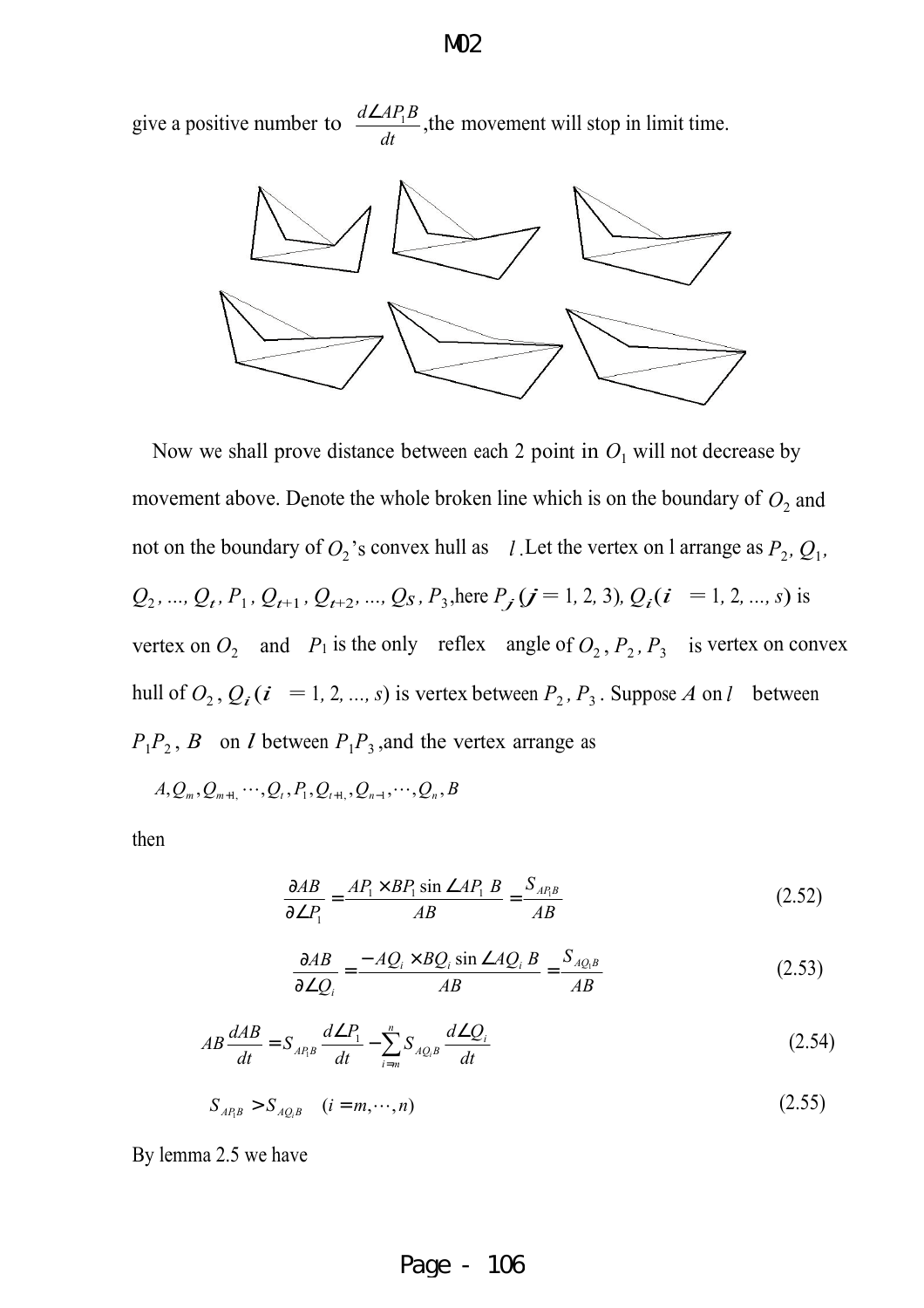$$
\frac{d\angle P_1}{dt} > \sum_{i=m}^n \frac{d\angle Q_i}{dt} \tag{2.56}
$$

If  $\frac{d \angle P_1}{1} > 0$ *dt*  $\frac{d \angle P_1}{dt} > 0$ , then from lemma 2.5 we have  $\frac{d \angle Q_i}{dt} > 0$ *dt*  $\frac{d \angle Q_i}{dt} > 0$ . Then (2.54), (2.55) and (2.55) lead to

$$
\frac{dAB}{dt} > 0\tag{2.57}
$$

So as movement go by *AB* will not decrease.

Let movement act from  $t_0$  to  $t_1$ , at moment  $t_1$  give any 2 point  $K_1$ ,  $K_2$  from  $O_2$ , at  $t_1$ moment line segment  $K_1K_2$  intersect 'Y-form' at  $T_1$ ,  $T_2$ , ...,  $T_S$ , and  $T_i$  in time t0 is *T'*,  $K_1$ ,  $K_2$  in moment  $t_0$  is  $K'$ ,  $K'$  then from theorem 2.1 we have

$$
K_1 T_1 > K_1 T_1', \quad T_i T_{i+1} > T_i T_{i+1}' \quad (i = 1, 2, \cdots, s-1), T_s K_2 > T_s^2 K_2' \tag{2.58}
$$

so

$$
K_1 K_2 = K_1 T_1 + \sum_{i=1}^{s-1} T_i T_{i+1} + T_s K_2 \ge K_1 T_1 + \sum_{i=1}^{s-1} T_i T_{i+1} + T_s K_2 = K_1 K_2
$$
 (2.59)

It means distance between  $K_1 K_2$  will not decrease from t0 to t1 theorem proved.

#### 3 The conjecture on Jordan curve

Lemma 3.1 *Give a Jordan curve ,There exist a polygon sequence*  $\{A_n\}$ *, n*  $\in$ N *that vertex are on C and A<sup>n</sup> 's vertex are also An*+1*'s vertex and suffice for any neighborhood Gp of any point*  $p \in C$ *, there exist*  $a N \in N$  *that for each*  $m >$ *N,A<sup>m</sup> has a vertex in Gp .*

Now we denote vertex of  $A_n$  as  $p_{n,i}$  ( $i = 1, 2, ... M_n$ ) ,here  $M_s$  is amount of vertex of  $A_n$  by lemma 3.1, $p_{n,i} \in C$  so we denote  $C(\rho_{n,i}) = p_{n,i}$ .

**Lemma** 3.2 *Let*  $\alpha = \oint |k| ds$ . *Here k is curvature of C. let* 

$$
\alpha_n = \sum_{i=1}^{M_n} (\pi - \angle P_{n,i}) \ (s = 1, 2, \cdots)
$$

*Then we have*  $\alpha > \alpha_n$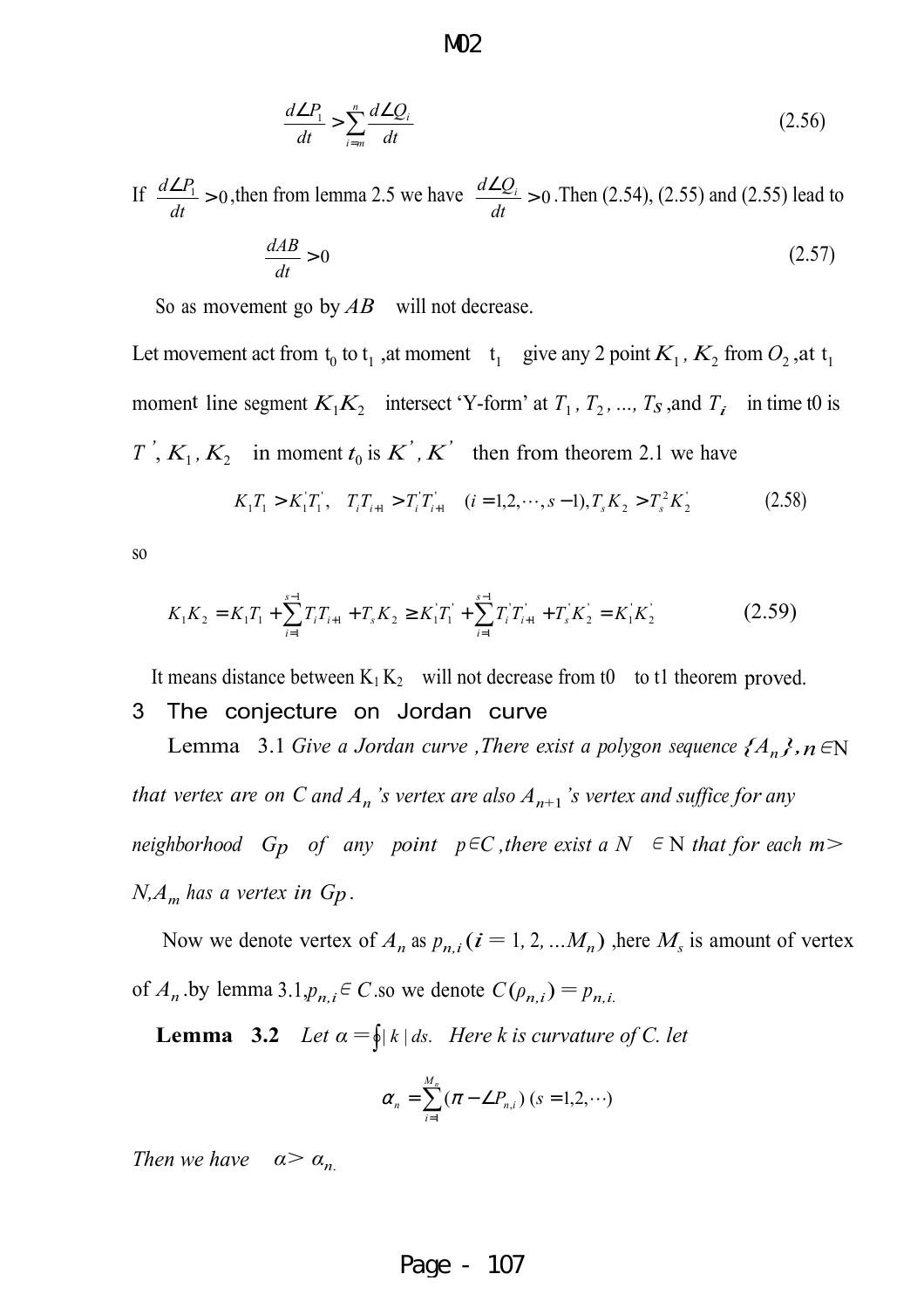**Proof.** If *C* is of class  $C<sup>1</sup>$ , then use Cauchy mean value theorem can prove it easily.

Let  $G_n(i, t)$  be the position of vertex  $p_{n,i}$  at time t when move follow Theorem 2.2,we can fix  $G_n(1, t) = (0, 0)$  and set

$$
\sum_{i=1}^{Ms} \frac{d \angle P_{s,i}}{dt} = \alpha_s - 2\pi
$$
 (3.1)

Then when  $t = 1$ ,  $\sum \angle P_{n,i} = 2\pi$ . It is to say the polygon is convex.

Let 
$$
f_n(\rho, t) : (R \nearrow \pi, [0, 1]) \rightarrow R^2
$$
 be the movement that:  
\n1)  $f_n(\rho, 0) = C(\rho);$   
\n2)  $f_n(\rho_{n,i}, t) = G_n(i, t);$ 

3) for each point  $\rho$  between 2 vertex  $p_{n,i}$ ,  $p_{n,j}$ , we have  $|f_n(\rho, t) - f_n(p_{n,i}, t)|$  $=$   $|f_n(\rho, 0) - f_n(p_{n,i}, 0)|$  and  $|f_n(\rho, t) - f_n(p_{n,i}, t)| = |f_n(\rho, 0) - f_n(p_{n,i}, 0)|$ for any *t*.

From condition 2),  $|f_n(p_{n,j}, t) - f_n(p_{n,i}, t)| = |f_n(p_{n,j}, 0) - f_n(p_{n,i}, 0)|$  So condition 3) is to say each piece of curve  $p_{i,n} p_{i+1,n}$ ,  $p_{i} M_n$ ,  $n p_{i,n}$  is rigid during the movement.The whole movement seems like binding the curve on the polygon.

 ${f_n}$  keep the curve's length,so it is uniformly bounded.

*dt*

Form (3.1) and Lemma 3.2 we have  $\sum_{n=1}^{\infty} \frac{d^2 P_{s,i}}{n} < \alpha - 2\pi.$  $\sum \frac{d \angle p_{s,i}}{dt} < \alpha - 2\pi$ . By Theorem 2.2 we have  $\frac{a}{n} > 0$ . ∠  $\frac{d \angle p_{s,i}}{dt} > 0$ . So  $\mathcal{F}_n$ <sup>}</sup> is equicontinuous.

By Arzela-Ascoli theorem  $\{f_n\}$ , there exists a subsequence  $\{f_{n_k}\}$  that conver -ges uniformly.

Let *f* be the function that subsequence  $\{f_{n_k}\}$  converge to, because the conver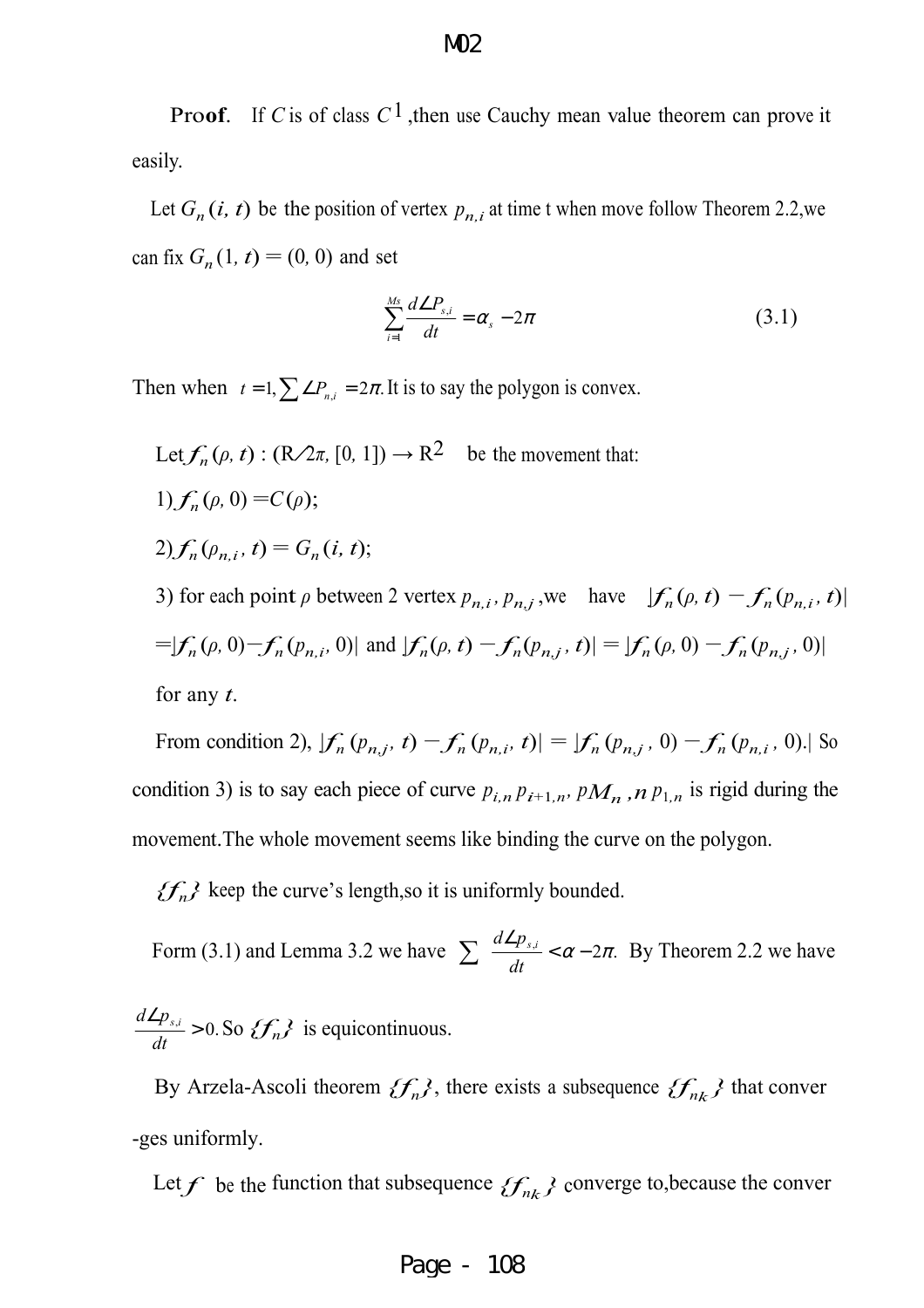-gence is uniformly  $f$  is continuous.

For any  $0 \le t_1 < t_2 \le 1$ , if there exist 2 point  $\rho_1$ ,  $\rho_2$ that

$$
|f(\rho_1, t_1) - f(\rho_2, t_1)| - |f(\rho_1, t_2) - f(\rho_2, t_2)| = \epsilon > 0
$$
 (3.2)

Then exist a  $N_1$  that when  $k > N_1$ 

$$
|f_{n_k}(\rho_1, t_1) - f_{n_k}(\rho_2, t_1)| - |f_{n_k}(\rho_1, t_2) - f_{n_k}(\rho_2, t_2)| > \epsilon/2 \quad (3.3)
$$

From lemma 3.1 we can find  $\rho_3$  in  $\rho_1$ 's neighborhood and  $\rho_4$  in  $\rho_2$ 's neighborhood

suffice 
$$
\left| \int_{\rho_1}^{\rho_3} C(\rho) ds \right| < \frac{\varepsilon}{16}, \int_{\rho_2}^{\rho_4} C(\rho) ds \right| < \frac{\varepsilon}{16}, \text{ and for every } k > N_2, \rho_3 \text{ and } \rho_4 \text{ is vertex of}
$$

 $A_{nk}$  then for every  $k > N_2$ 

$$
| f_{nk}(\rho_3,t_1) - f_{nk}(\rho_4,t_1) | \leq | f_{nk}(\rho_3,t_2) - f_{nk}(\rho_4,t_2) |
$$
\n(3.4)

let  $N_{\text{max}}$  be the maximum one of  $N_1.N_2$ , for every  $k > N_{\text{max}}$ ,

$$
|f_{nk}(\rho_1,t_1) - f_{nk}(\rho_2,t_1)| - |f_{nk}(\rho_1,t_2) - f_n(\rho_2,t_2)| \leq \frac{\varepsilon}{4}
$$
 (3.5)

Contradict from (3.3).

So for every  $0 \le t_1 < t_2 \le 1$  and  $\rho_1, \rho_2$  we have

$$
| f(\rho_1, t_1) - f(\rho_2, t_1) | \le | f(\rho_1, t_2) - f(\rho_2, t_2) |
$$
\n(3.6)

Let  $d(\rho_1, \rho_2, t)$  be the curve length between  $\rho_1, \rho_2$  at time t in  $f(\rho_1, t_1)$ . The same we can prove.

#### **References**

[1] Mikhael Gromov, Filling Riemannian manifolds, J. Differential Geom. **18** (1983), no 1, 1-147.

[2] Misha Gromov, Metric structures for Riemannian and non-Riemannian spaces,

Birkhauser Boston Inc., Boston, MA, 1999, Based on the 1981 French original

[MR 85e: 53051], With appendices by M. Katz, P. Pansu and S. Semmes, Translated